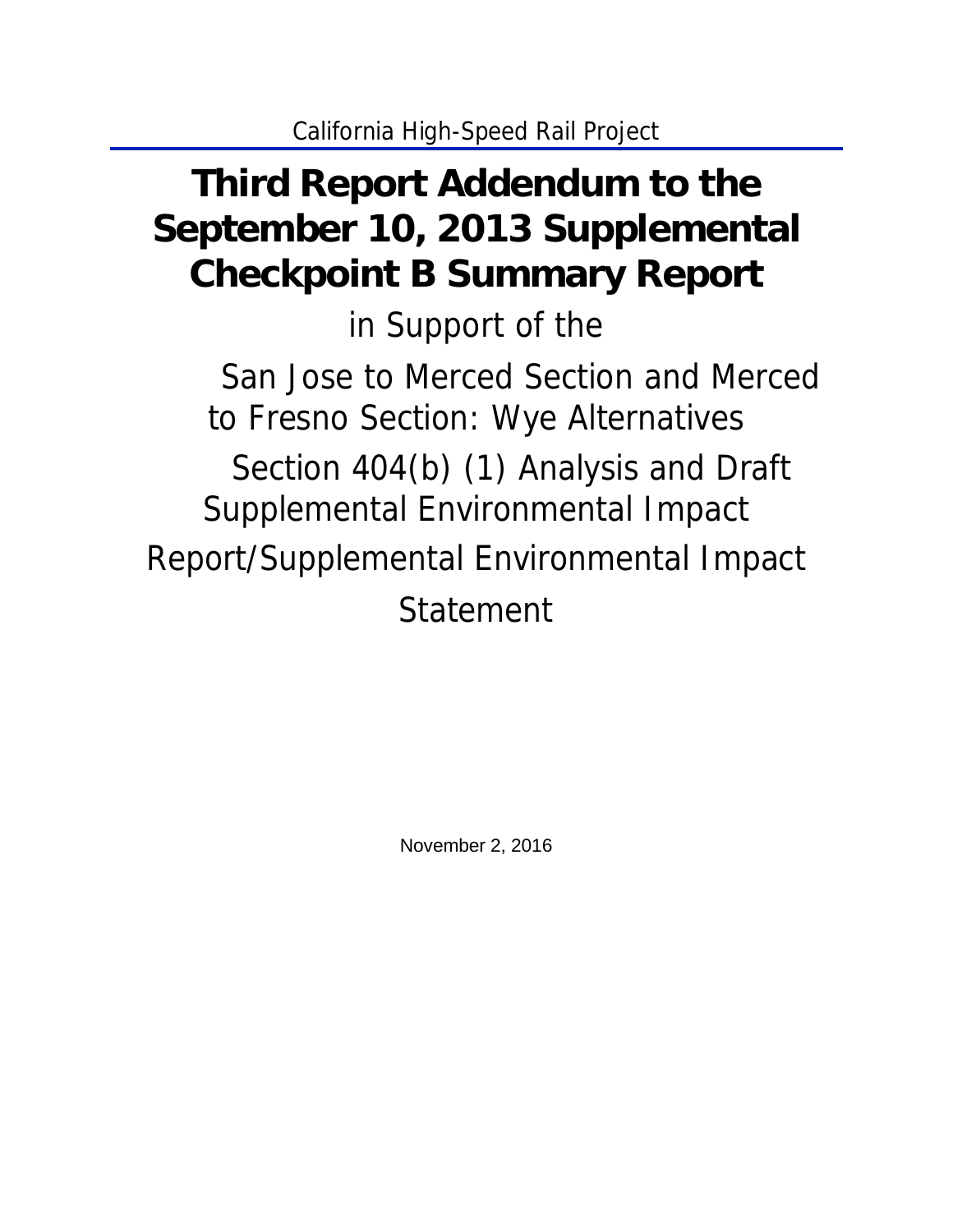# **TABLE OF CONTENTS**

| $\mathcal{P}$ |                                                                         |  |
|---------------|-------------------------------------------------------------------------|--|
|               | 2.1 Reevaluation of Checkpoint B and Summary of Reasons for Withdrawing |  |
|               |                                                                         |  |
|               |                                                                         |  |
|               |                                                                         |  |
|               |                                                                         |  |
|               |                                                                         |  |

# **Tables**

| Table 1: Merced to Fresno Section: Wye Alternative Summary of Aquatic Resources |  |
|---------------------------------------------------------------------------------|--|
|                                                                                 |  |
|                                                                                 |  |
|                                                                                 |  |

# **Figures**

|--|--|--|

# **Attachments**

Attachment 1 Appendix B6 of the May 2014 Addendum



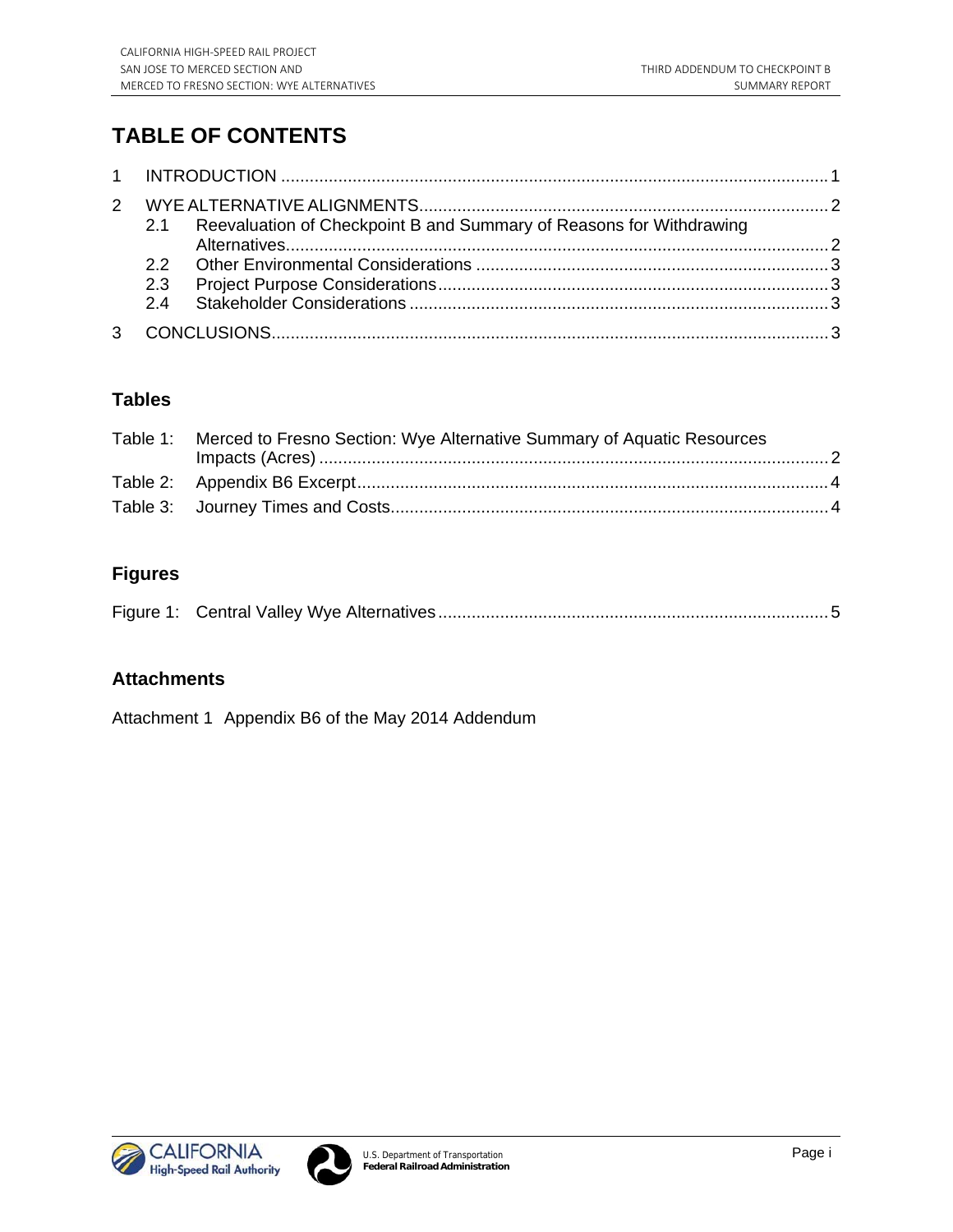# **1 INTRODUCTION**

On September 10, 2013, the California High-Speed Rail Authority (Authority) and the Federal Railroad Administration (FRA) submitted two Checkpoint B Summary Reports for the California High-Speed Rail (HSR) system to the United States Army Corps of Engineers (USACE) and the United States Environmental Protection Agency (EPA). The first was the San Jose to Merced Project Section Checkpoint B package and the second was the Merced to Fresno Project Section: Wye Alternatives Checkpoint B package (together, the Checkpoint B packages). The Authority and FRA prepared the Checkpoint B packages in accordance with the National Environmental Policy Act/Clean Water Act Section 404/Rivers and Harbors Act Section 14 Integration Process for the California High-Speed Train Program Memorandum of Understanding dated November 2010 (NEPA/404/408 MOU). The September 2013 Checkpoint B packages identified four wye alternatives to carry forward for further environmental analysis: SR 152 (North) to Road 13 Wye, SR 152 (North) to Road 18 Wye, SR 152 (South) to Road 18 Wye, and Avenue 21 to Road 13 Wye.

Based on comments received from the USACE and EPA and additional stakeholder outreach, the Authority and FRA prepared and submitted an addendum to the Checkpoint B packages in May 2014. The May 2014 addendum included:

- A description of refinements to two alignments included in the Checkpoint B packages
- A qualitative analysis of the potential impacts to the character of affected communities and environmental justice considerations
- Revisions to the SR 152 (North) to Road 18 and SR 152 (South) to Road 18 wye alternatives to reduce aquatic impacts, address comments from the City of Chowchilla, and reduce impacts to the community of Fairmead
- Responses to USACE and EPA comments
- A summary of agency and public input received
- A revised summary of conclusions

In August 2014, the Authority and FRA submitted a second addendum for the Merced to Fresno Project Section: Wye Alternatives to USACE and the EPA. In that addendum, the Authority and FRA proposed to carry forward the SR 152 (North) to Road 19 Wye Alternative for further consideration, replacing the SR 152 (North) to Road 18 Refined Wye and SR 152 (South) to Road 18 Refined Wye Alternatives previously identified in September 2013.

Together, the Checkpoint B packages and the addenda in May and August 2014 analyzed 17 potential wye alternatives. In summary, the Authority and FRA identified three alternatives to be carried forward for further analysis: the SR 152 (North) to Road 13 Wye, the Avenue 21 to Road 13 Wye, and the SR 152 (North) to Road 19 Wye. The Authority and FRA proposed withdrawing the remaining 14 wye alignments from consideration for reasons described in the Checkpoint B packages and the May and August 2014 addenda. The USACE and EPA concurred with the range of alternatives on September 3, 2014, and August 29, 2014, respectively.

Since completing the August 2014 addendum, the Authority and FRA have continued to advance the design and environmental analysis of the wye alternatives while continuing public outreach. This outreach has revealed continuing stakeholder concerns regarding the alignments east (Road 19) and west of Chowchilla (Road 13). In response to these concerns and as part of this advanced design and outreach, the project team revisited a previously considered alternative, namely the SR 152 (North) to Road 11 Wye. The SR 152 (North) to Road 11 Wye Alternative would satisfy the purpose of the project, meet the objective to reduce aquatic impacts as it is among the alternatives with the least effects on aquatic resources, and is responsive to local stakeholders' concerns. This alternative was withdrawn in 2013 because initial estimates illustrated a slightly greater aquatic impact than the SR 152 (North) to Road 13 Wye Alternative. However, because it has the potential to result in lesser impacts to other environmental and community resources, FRA and the Authority determined this alternative warrants further consideration and detailed study in the supplemental EIR/EIS. Based on initial feedback, local



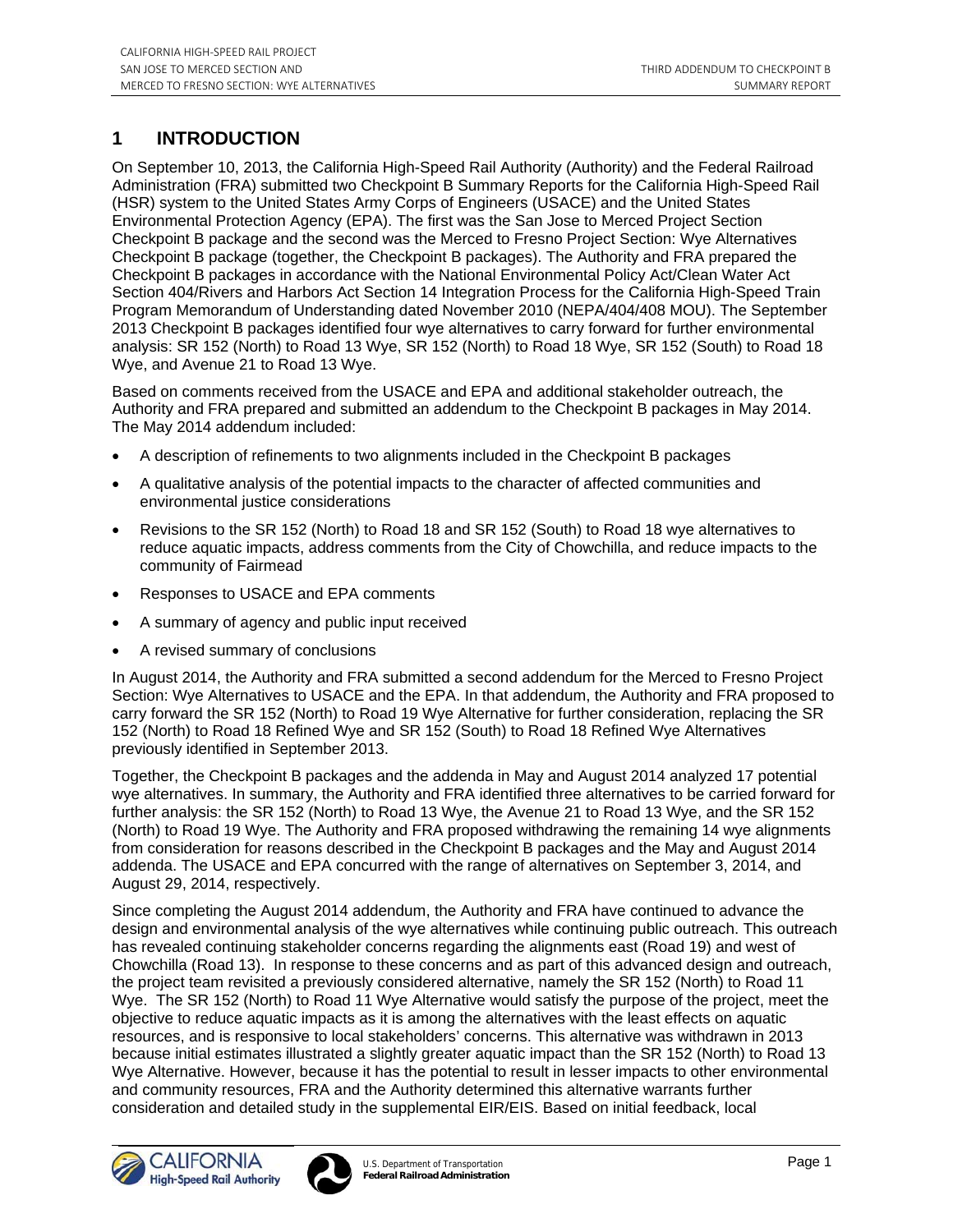stakeholders appear receptive to this alignment further supporting the decision to carry it forward into the environmental review process.

The Authority and FRA now propose four alternatives be carried forward for environmental review: SR 152 (North) to Road 13 Wye, Avenue 21 to Road 13 Wye, SR 152 (North) to Road 19 Wye, and SR 152 (North) to Road 11 Wye.

This third addendum provides the rationale for carrying forward the SR 152 (North) to Road 11 Wye Alternative and including it with the other three alternatives for further environmental analysis. This addendum references data and other information set out in the Checkpoint B packages and the May and August 2014 addenda, where appropriate.

# **2 WYE ALTERNATIVE ALIGNMENTS**

The August 2014 addendum proposed to carry forward three alternatives: the SR 152 (North) to Road 13 Wye, the Avenue 21 to Road 13 Wye, and the SR 152 (North) to Road 19 Wye. The Authority and FRA identified these three alternatives primarily because they have the potential to result in the least overall impacts to aquatic resources amongst all the potential alignments considered. The USACE and EPA concurred that the alternatives proposed by the Authority and FRA constituted a reasonable range of potentially feasible alternatives and that the alternatives included the alternative that would potentially have the least impact on aquatic resources.

Since that time, the Authority has advanced the design and the environmental analysis as well as continued the public engagement process. Public input revealed continued stakeholder concerns with the alignments east (Road 19) and west of Chowchilla (Road 13).

During the design process and after further discussions with local stakeholders,, the Authority reevaluated the alternatives considered in the Checkpoint B process and found the previously considered SR 152 (North) to Road 11 Wye Alternative to be a viable alternative for consideration that satisfies the project purpose and has impacts to aquatic resources comparable to the other alignments carried forward (see Table 1). In addition, it is responsive to the concerns of local stakeholders. After reevaluation of all of the alternatives considered in Checkpoint B, the Authority and FRA propose to include the SR 152 (North) to Road 11 Wye Alternative because it meets the objectives of the project while minimizing the effects to the environment.

| Table 1: Merced to Fresno Section: Wye Alternative Summary of Aquatic Resources Impacts |  |
|-----------------------------------------------------------------------------------------|--|
| (Acres)                                                                                 |  |

|                            | SR 152 (North)<br>to Road 11 Wye   to Road 13 Wye   to Road 19 Wye   Road 13 Wye | SR 152 (North) | $\vert$ SR 152 (North) | Avenue 21 to |
|----------------------------|----------------------------------------------------------------------------------|----------------|------------------------|--------------|
| Waters of the US (acreage) | 122.7                                                                            | 118.1          | 135.9                  | 119          |

Source: Section 6, May 2014 Addendum

## **2.1 Reevaluation of Checkpoint B and Summary of Reasons for Withdrawing Alternatives**

In the spring of 2016, the Authority reevaluated the alternatives considered in the Checkpoint B process to determine whether any of those alternatives should be analyzed in the environmental review process. Appendix B6 of the May 2014 Addendum (see Attachment 1) and the September 2014 Addendum provide the rationale for withdrawing alternatives from further consideration in the Checkpoint B process. After reevaluation, the following rationale for rejecting alternatives presented in the Checkpoint B packages remains valid today:

 **Alternatives along Avenues 22, 24, SR 140 Wye, and South of the GEA Wye.** These alternatives would have relatively high impacts to aquatic resources. Moreover, they do not follow a major existing transportation corridor and the local community opposed them.



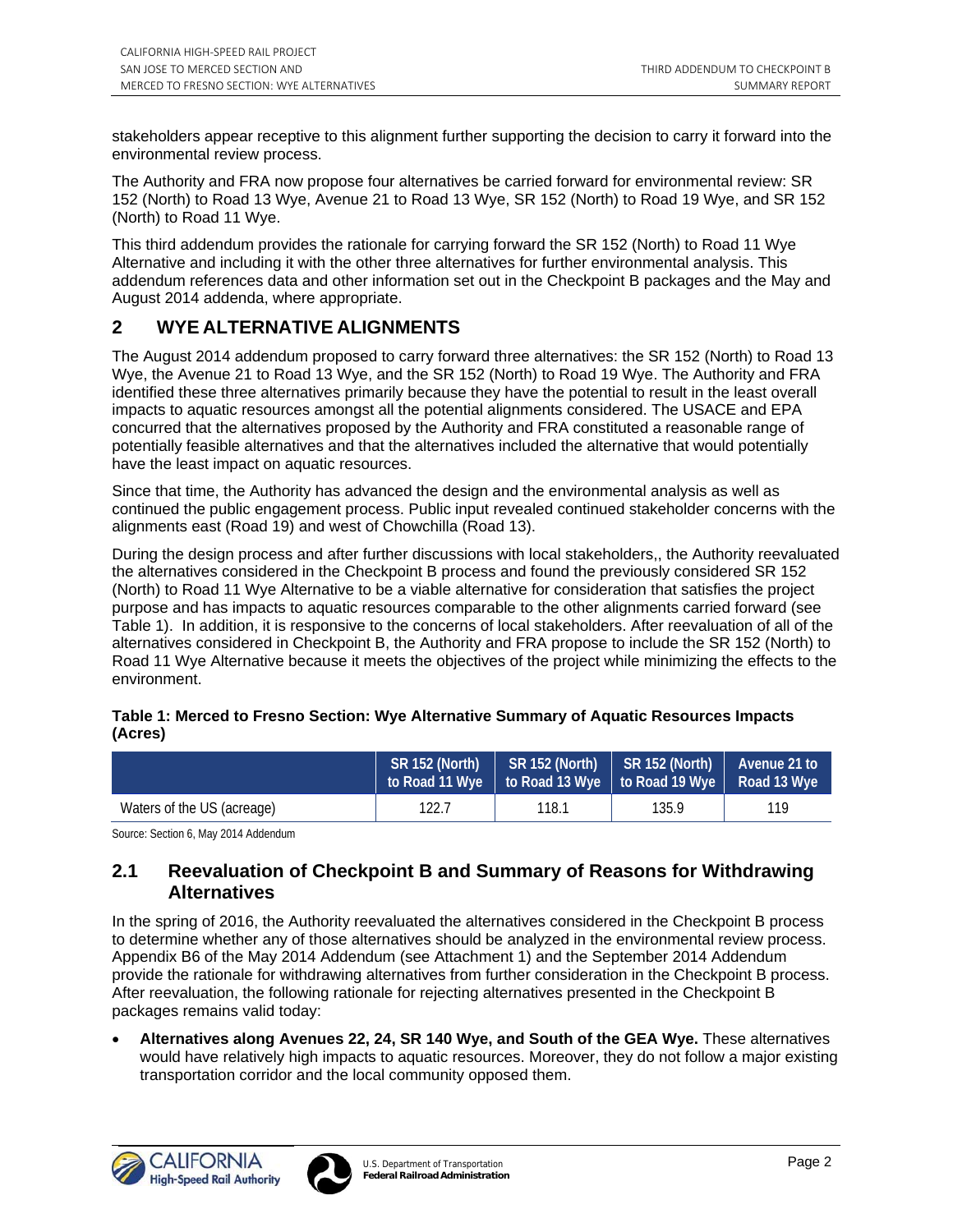- **Alternatives south of SR 152.** These alternatives would conflict with California Department of Transportation safety improvements being planned for SR 152 including widening areas to accommodate loops for off/on-ramps. They would also create a strip of land between SR 152 and the HSR that would result in land use impacts, as described in the second supplemental to the Alternatives Analysis (July 2011). Furthermore,
	- Alternative SR 152 (South) to Ave 21 to SR99 would result in greater impacts on aquatic resources and would not provide advantages over the existing alternatives carried forward.
	- Alternative SR 152 (South) to Ave 21 to Road 19 does not follow an existing transportation corridor. While it has only slightly higher impacts to aquatic resources, it results in moderately higher impacts to agricultural lands.
- **Road 18 north of SR 152.** This alternative was rejected because it would not perform as well as the SR 152 (North) to Road 19 Wye Alternative, as documented in Addendum 2.

The SR 152 (North) Road 11 Wye Alternative performed similarly to the SR 152 (North) to Road 13 Wye Alternative in many areas, including community and natural resource impacts. This alternative was not carried forward previously, however, because it had slightly greater aquatic resource impacts than SR 152 (North) to Road 13 Wye Alternative. As the Authority has developed the alternatives and continued stakeholder outreach, it has determined that the SR 152 (North) to Road 11 Wye Alternative merits study in the supplemental EIR/EIS.

# **2.2 Other Environmental Considerations**

Appendix B6 of the May 2014 addendum provides information on other key environmental resources, including potential impacts on sensitive species and agricultural land. Table 2 is an excerpt of Appendix B6 and shows that the SR 152 (North) to Road 11 Wye Alternative performs similarly to the other three alternatives carried forward for select key environmental resources that typically differentiate between the alternatives.

## **2.3 Project Purpose Considerations**

Project purpose considerations include journey time and cost. As shown in Table 3, the SR 152 (North) to Road 11 Wye Alternative is comparable to the other alternatives carried forward for consideration in the supplemental EIR/EIS.

## **2.4 Stakeholder Considerations**

In the summer of 2016, the Authority and FRA conducted preliminary outreach to stakeholders to seek their input regarding the SR 152 (North) to Road 11 Wye Alternative. Meetings in June through October, 2016 included the County of Madera, Fairmead Community & Friends, Chowchilla Water District, the City of Chowchilla, and the organization Preserve our Heritage. Based on feedback from these entities, the SR 152 (North) to Road 11 Wye Alternative is generally responsive to stakeholder concerns. For instance, the City of Chowchilla and Preserve our Heritage expressed preference for alternatives that locate the HSR further distance from their communities. The SR 152 (North) to Road 11 Wye Alternative is located two miles further west of the SR 152 (North) to Road 13 Wye Alternative from Chowchilla.

# **3 CONCLUSIONS**

The Authority and FRA propose to carry forward the SR 152 (North) to Road 11 Wye Alternative for detailed analysis in the supplemental EIR/EIS (in addition to the three previously agreed upon alternatives) based on the potential of the alternative to successfully meet the project purpose, result in the least aquatic impacts and be acceptable to local stakeholders. As such, the supplemental EIR/EIS will evaluate four alternatives (see Figure 1): the SR 152 (North) to Road 13 Wye Alternative, the SR 152 (North) to Road 19 Wye Alternative, the Ave 21 to Road 13 Wye Alternative, and the SR 152 (North) to Road 11 Wye Alternative. The range of alternatives proposed to be carried forward likely includes the least environmentally damaging practicable alternative. Based on the analysis presented above, the Authority and the FRA have determined that these four alternatives constitute a reasonable range of potentially practicable alternatives.



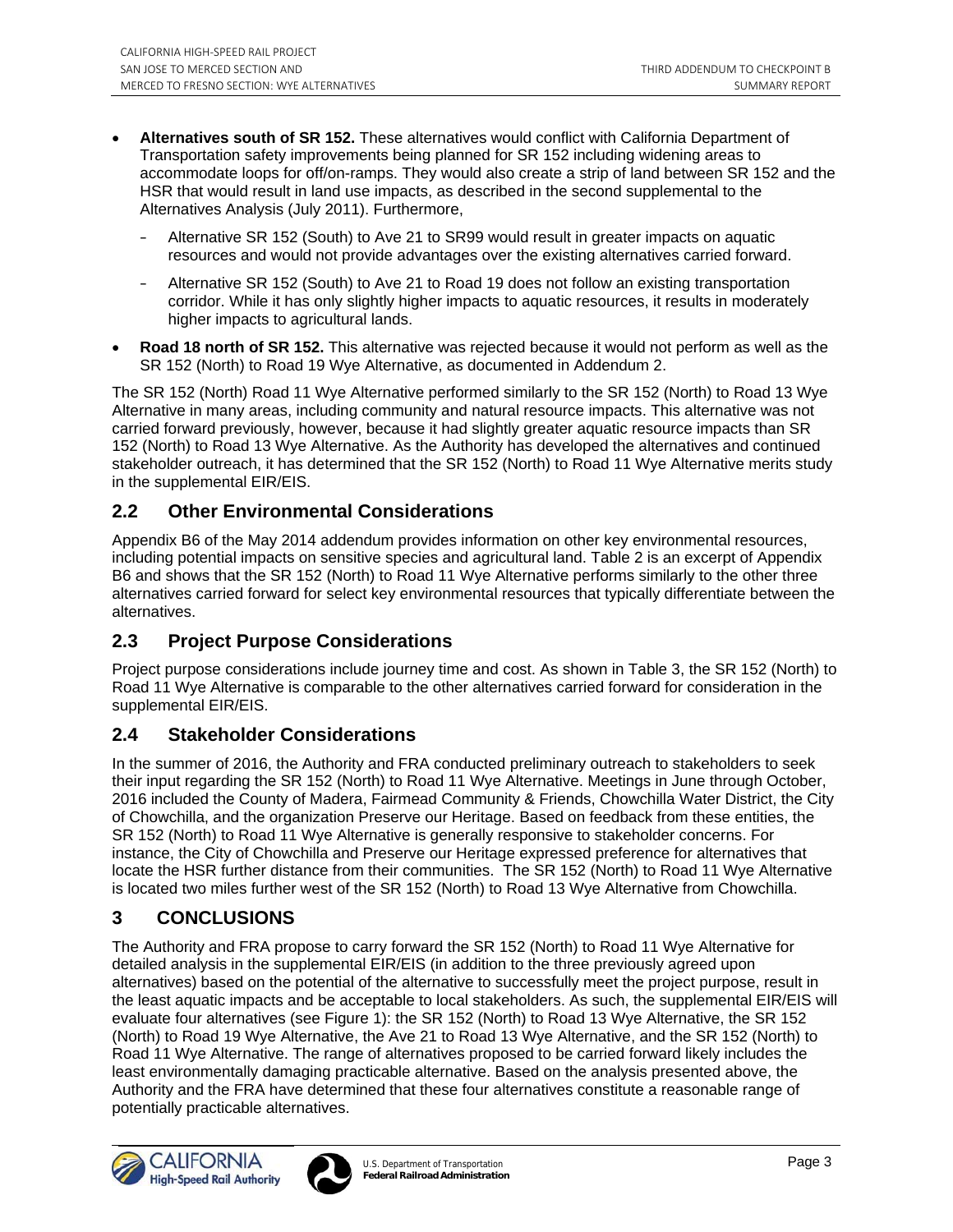#### **Table 2: Appendix B6 Excerpt**

|                                 |                                                             | <b>SR 152 (North)</b> |                    | Avenue 21 |                    |  |  |  |
|---------------------------------|-------------------------------------------------------------|-----------------------|--------------------|-----------|--------------------|--|--|--|
|                                 | <b>Measurement</b>                                          | Road <sub>11</sub>    | Road <sub>13</sub> | Road 19   | Road <sub>13</sub> |  |  |  |
|                                 | <b>Environmental Impacts</b>                                |                       |                    |           |                    |  |  |  |
|                                 | California Wildlife Habitat Relationships (CWHR) Range Data |                       |                    |           |                    |  |  |  |
|                                 | California red-legged frog                                  | 399                   | 399                | 399       | 399                |  |  |  |
|                                 | San Joaquin kit fox                                         | 1,708                 | 1,561              | 1,567     | 1,505              |  |  |  |
| species/habitat)                | California tiger salamander                                 | 3,998                 | 3,647              | 4,027     | 3,631              |  |  |  |
|                                 | <b>Critical Habitat</b>                                     |                       |                    |           |                    |  |  |  |
|                                 | Vernal pool tadpole shrimp                                  | 2.8                   | <b>None</b>        | 1.5       | None               |  |  |  |
| Biological Resources (acres per | Vernal pool fairy shrimp                                    | 2.8 <sup>1</sup>      | None               | None      | None               |  |  |  |
|                                 | San Joaquin Orcutt grass                                    | None                  | None               | 1.5       | None               |  |  |  |
|                                 | <b>Cultural Resources</b>                                   |                       |                    |           |                    |  |  |  |
|                                 | Properties with buildings over 50 years old                 | 159                   | 153                | 151       | 141                |  |  |  |
|                                 | Agricultural Land (acres) <sup>2</sup>                      |                       |                    |           |                    |  |  |  |
|                                 | Farmland of Local Importance                                | 186                   | 182                | 194       | 257                |  |  |  |
|                                 | Prime Farmland                                              | 1,133                 | 908                | 1,023     | 1,058              |  |  |  |
|                                 | Unique Farmland                                             | 736                   | 737                | 1,017     | 748                |  |  |  |
|                                 | Farmland of Statewide Importance                            | 778                   | 687                | 609       | 760                |  |  |  |
| <b>Community Impacts</b>        |                                                             |                       |                    |           |                    |  |  |  |
|                                 | Noise/ Vibration (number of potential sensitive receptors)  | 1,298/276             | 1,321/269          | 1,332/273 | 1,279/232          |  |  |  |
|                                 | Residential Displacements [units]                           | 133-158               | 142-163            | 136-153   | 128-142            |  |  |  |

#### **Table 3: Journey Times and Costs**

| <b>Parameter</b>                                | <b>SR 152 (North)</b><br>to Road 11 Wye | <b>SR 152 (North)</b><br>to Road 13 Wye | <b>SR 152 (North)</b><br>to Road 19 Wye | Avenue 21 to<br>Road 13 Wye |
|-------------------------------------------------|-----------------------------------------|-----------------------------------------|-----------------------------------------|-----------------------------|
| Journey Time San Jose to Fresno<br>(minutes)    | 23.33                                   | 23.33                                   | 23.33                                   | 23.40                       |
| Journey Time to San Jose to Merced<br>(minutes) | 17.33                                   | 17.86                                   | 22.09                                   | 18.71                       |
| Journey Time Merced to Fresno (minutes)         | 16.51                                   | 16.29                                   | 17.59                                   | 16.78                       |
| Capital Costs (\$2015 millions)                 | \$6,170                                 | \$6,250                                 | \$6,705                                 | \$5,836                     |
| O&M (cost factor based on route miles)          | 1.1                                     | 1.1                                     | 1.16                                    | 1.13                        |

<sup>&</sup>lt;sup>1</sup> Current (summer 2016) data: no potential impact to vernal pools within designated critical habitat is anticipated.<br><sup>2</sup> Important Earmland consists of the four types of farmland listed.

<sup>&</sup>lt;sup>2</sup> Important Farmland consists of the four types of farmland listed. .

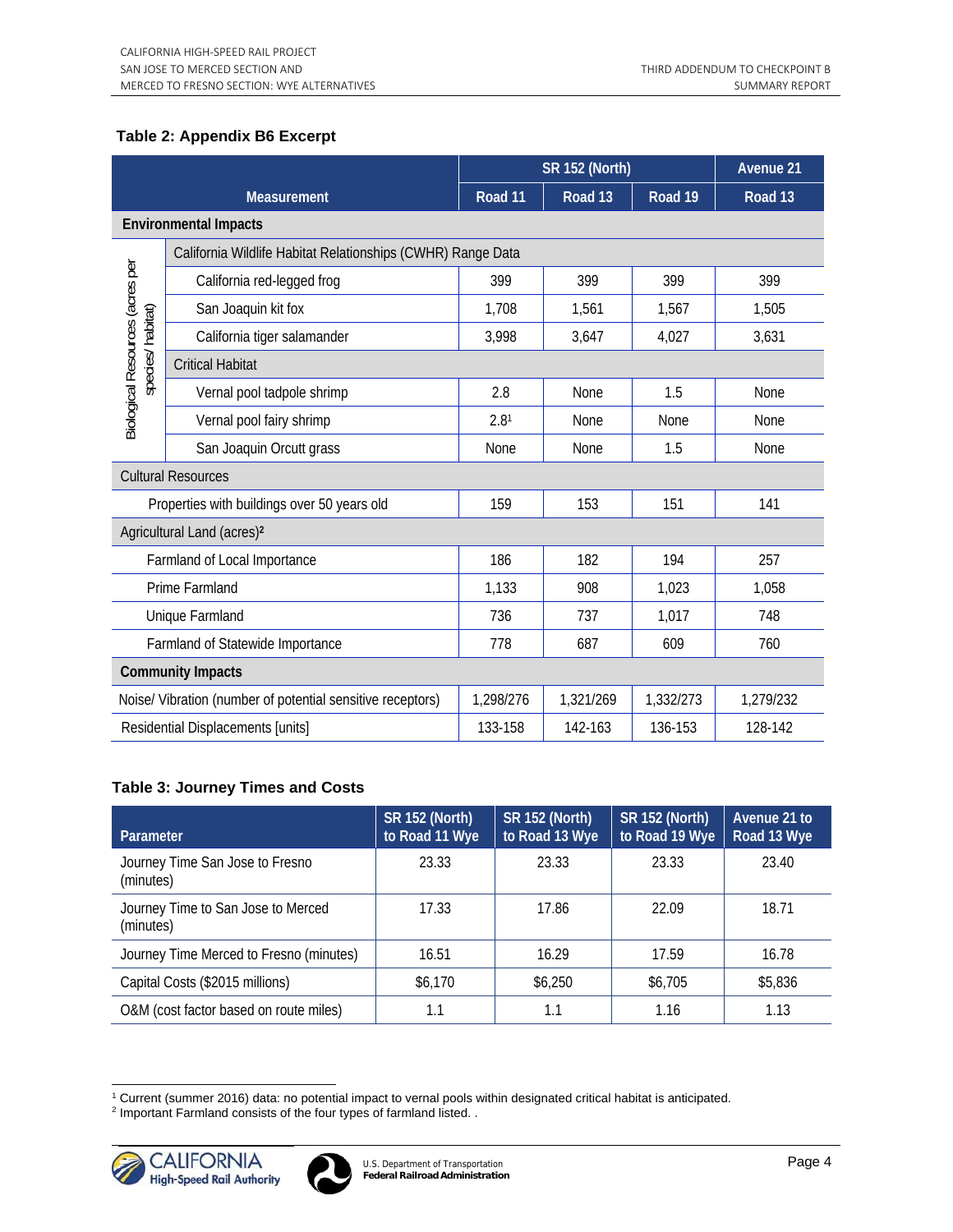

**Figure 1: Central Valley Wye Alternatives**



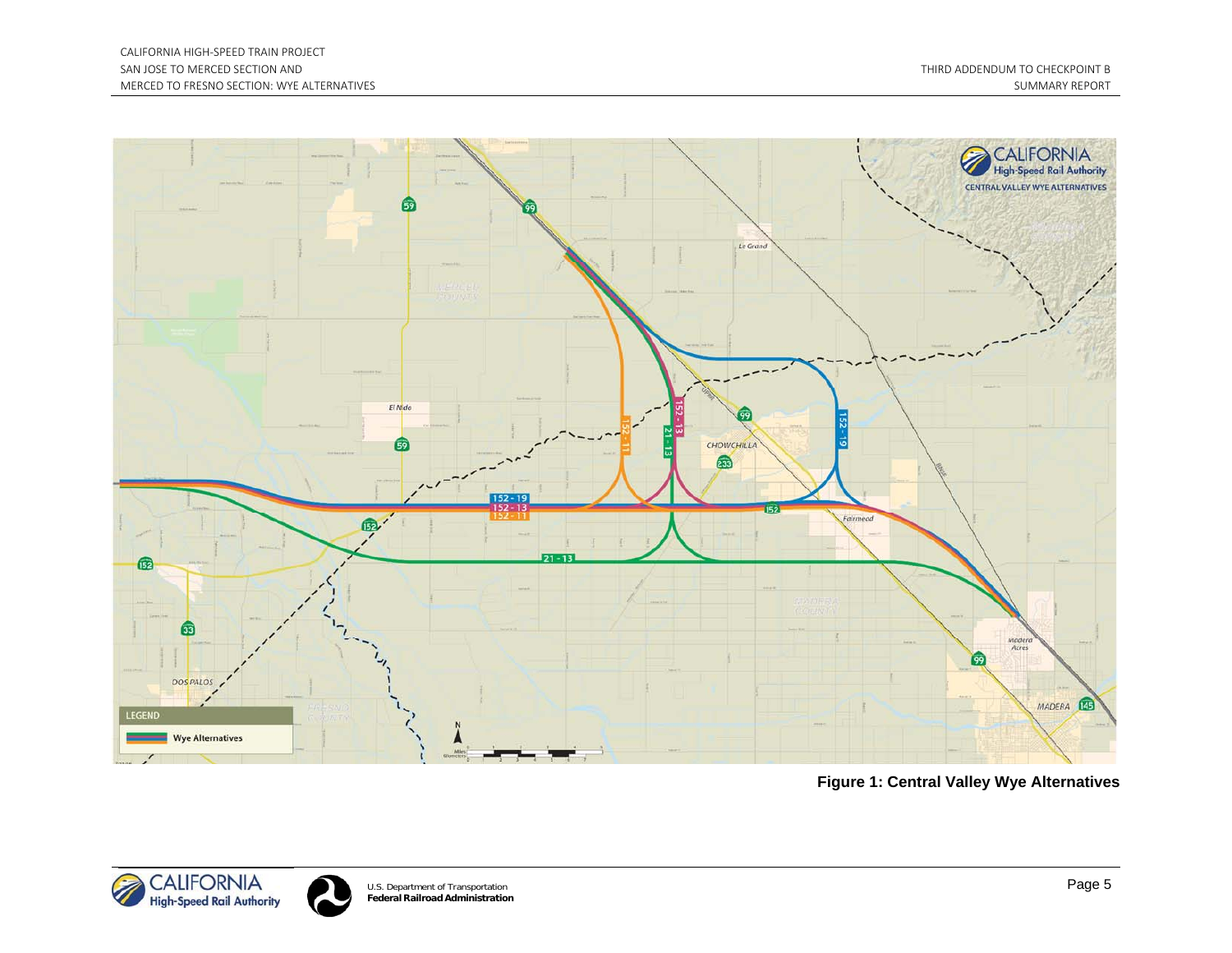# **Attachment 1 Appendix B6 of the May 2014 Addendum**



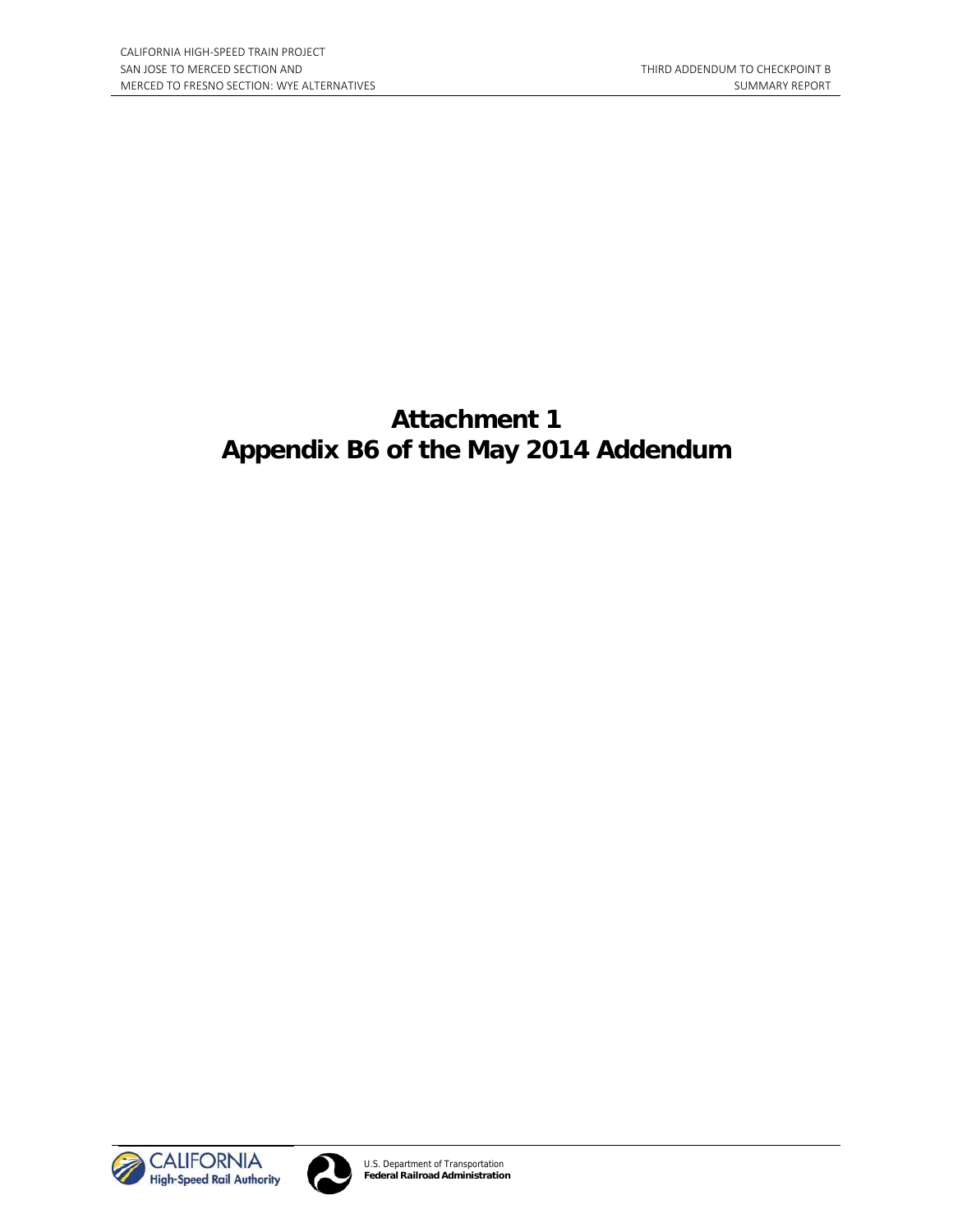ociated with this alternative would be third highest of all of the native would also result in high visual intrusiveness by adding a sco and Los Angeles, which would likely make it inconsistent tation and the Transbay Terminal in San Francisco. Therefore, es not meet the project's purpose and need (see Sections 3.1.3,

to aquatic resources than the similarly aligned SR 152 (North) to 1 of the Checkpoint B Summary Report).

mpacts to aquatic resources than the similarly aligned SR 152 nd Table 4-1 of the Checkpoint B Summary Report).

aquatic resources than the similarly aligned SR 152 (North) to 1 of the Checkpoint B Summary Report).

acts to aquatic resources than the similarly aligned SR 152 nd Table 4-1 of the Checkpoint B Summary Report).

ause it meets the project's purpose and need, and it would have jummary Report).

The SR 152 and it meets the project's purpose and need, and it would result among all wye alternatives. Further, an SR 152 (North) to nd Appendix A of the Checkpoint B Summary Report).

age of impacts to aquatic resources than the similarly aligned SR ndrawn because it does not follow transportation corridors, ives. Additionally, this alternative would result in a longer tively affect the overall travel time requirement on the second

ause it meets the project's purpose and need, and it has among from many stakeholders and agencies (see Sections 3.1.3 and

in more impacts to aquatic resources than the carried forward rtation corridors, leading to diagonal crossings that resulted in it would result in a longer journey time to Merced than the e requirement on the second leg of the HST (Sacramento to LA). is approximately \$1.4 to \$1.7 billion more than the other Avenue

# **Appendix B6: Evaluation Decision Summary for Wye Alternatives**

| <b>Wye Alternative</b>                   | <b>Carried Forward</b><br>or Withdrawn | <b>Decision Explanation</b>                                                                                                                                                                                                                                                                                                                                                                                                                                                                                                                                                                                                                                                                                                                                                                                                        |
|------------------------------------------|----------------------------------------|------------------------------------------------------------------------------------------------------------------------------------------------------------------------------------------------------------------------------------------------------------------------------------------------------------------------------------------------------------------------------------------------------------------------------------------------------------------------------------------------------------------------------------------------------------------------------------------------------------------------------------------------------------------------------------------------------------------------------------------------------------------------------------------------------------------------------------|
| <b>SR 140 Wye</b>                        | Withdrawn                              | The SR 140 Wye Alternative is withdrawn from further analysis because the potential impacts to aquatic resources associated with t<br>wye alternatives, and it would be the only wye alternative to impact the North Grasslands Wildlife Area. This wye alternative would a<br>train river crossing within a state park. Further, this alternative would add 4 minutes of travel time between San Francisco and Los /<br>with the maximum travel time requirements of Proposition 1A of 2 hours and 40 minutes between Los Angeles Union Station and th<br>this wye alternative is withdrawn from further analysis because it is inconsistent with Proposition 1A and, therefore, does not meet t<br>3.2.1, 3.3.1, 3.3.7, and 4.2.5 and Table 4-1 of the Checkpoint B Summary Report and Section 4.5.1 [page 45] of Attachment 1). |
| Avenue 24 to Road 11 Wye                 | Withdrawn                              | The Avenue 24 to Road 11 Wye Alternative is withdrawn from further analysis because it would result in more impacts to aquatic re<br>Road 13 Wye Alternative, which is being carried forward for further analysis (see Sections 3.1.3 and 4.2.5 and Table 4-1 of the Cheore                                                                                                                                                                                                                                                                                                                                                                                                                                                                                                                                                        |
| Avenue 24 to East of Road 12 Wye         | Withdrawn                              | The Avenue 24 to East of Road 12 Wye Alternative is withdrawn from further analysis because it would result in more impacts to aq<br>(North) to Road 13 Wye Alternative, which is being carried forward for further analysis (see Sections 3.1.3 and 4.2.5 and Table 4-1                                                                                                                                                                                                                                                                                                                                                                                                                                                                                                                                                           |
| Avenue 24 to Road 13 Wye                 | Withdrawn                              | The Avenue 24 to Road 13 Wye Alternative is withdrawn from further analysis because it would have greater impacts to aquatic rese<br>Road 13 Wye Alternative, which is being carried forward for further analysis (see Sections 3.1.3 and 4.2.5 and Table 4-1 of the Chee                                                                                                                                                                                                                                                                                                                                                                                                                                                                                                                                                          |
| SR 152 (North) to Road 11 Wye            | Withdrawn                              | The SR 152 (North) to Road 11 Wye Alternative is withdrawn from further analysis because it would result in more impacts to aquat<br>(North) to Road 13 Wye Alternative, which is being carried forward for further analysis (see Sections 3.1.3 and 4.2.5 and Table 4-1                                                                                                                                                                                                                                                                                                                                                                                                                                                                                                                                                           |
| SR 152 (North) to Road 13 Wye            | Carried Forward                        | The SR 152 (North) to Road 13 Wye Alternative is potentially practicable and is carried forward for further analysis because it meets<br>the least aquatic impacts among all wye alternatives (see Sections 3.1.3 and 4.3.5 and Table 4-2 of the Checkpoint B Summary Rep                                                                                                                                                                                                                                                                                                                                                                                                                                                                                                                                                          |
| SR 152 (North) to Road 18 Wye            | <b>Carried Forward</b>                 | The SR 152 (North) to Road 18 Wye Alternative is potentially practicable and is carried forward for further analysis because it meets<br>in the second fewest aquatic impacts among the SR 152 (North) wye alternatives and the fourth fewest aquatic impacts among all v<br>Road 18 Wye Alternative has support from many stakeholders and agencies (see Sections 3.1.3 and 4.3.5, Table 4-2, and Appendix                                                                                                                                                                                                                                                                                                                                                                                                                        |
| SR 152 (North) to Road 19 Wye            | Withdrawn                              | The SR 152 (North) to Road 19 Wye Alternative is withdrawn from further analysis because it would have greater acreage of impact<br>152 (North) to Road 18 Wye Alternative, which is being carried forward for further analysis. This alternative is also withdrawn becau<br>leading to diagonal crossings that result in one of the highest impacts to agricultural resources among the wye alternatives. Additior<br>journey time to Merced than the carried forward wye alternatives by approximately 0.5 to 4 minutes, which could negatively affect t<br>leg of the HST (Sacramento to LA) (see Sections 3.1.3, 3.2.1, 3.3.2, and 4.2.5 and Table 4-1 of the Checkpoint B Summary Report).                                                                                                                                    |
| SR 152 (South) to Road 18 Wye            | <b>Carried Forward</b>                 | The SR 152 (South) to Road 18 Wye Alternative is potentially practicable and is carried forward for further analysis because it meets<br>the fewest aquatic impacts of all wye alternatives. Further, an SR 152 (South) to Road 18 Wye Alternative has support from many s<br>4.3.5, Table 4-2, and Appendix A of the Checkpoint B Summary Report).                                                                                                                                                                                                                                                                                                                                                                                                                                                                                |
| SR 152 (South) to Avenue 21 to SR 99 Wye | Withdrawn                              | The SR 152 (South) to Avenue 21 to SR 99 Wye Alternative is withdrawn from further analysis because it would result in more impa<br>alternatives along SR 152 (North) and Avenue 21. This alternative is also withdrawn because it does not follow transportation corrid<br>one of the highest impacts to agricultural resources among the wye alternatives. Another reason for withdrawal is that it would resu<br>carried forward wye alternatives by approximately 0.5 to 4 minutes, which could negatively affect the overall travel time requiremen<br>Further, the SR 152 (South) to Avenue 21 to SR 99 Wye Alternative has a capital cost of more than \$7.2 billion which , is approximat                                                                                                                                  |

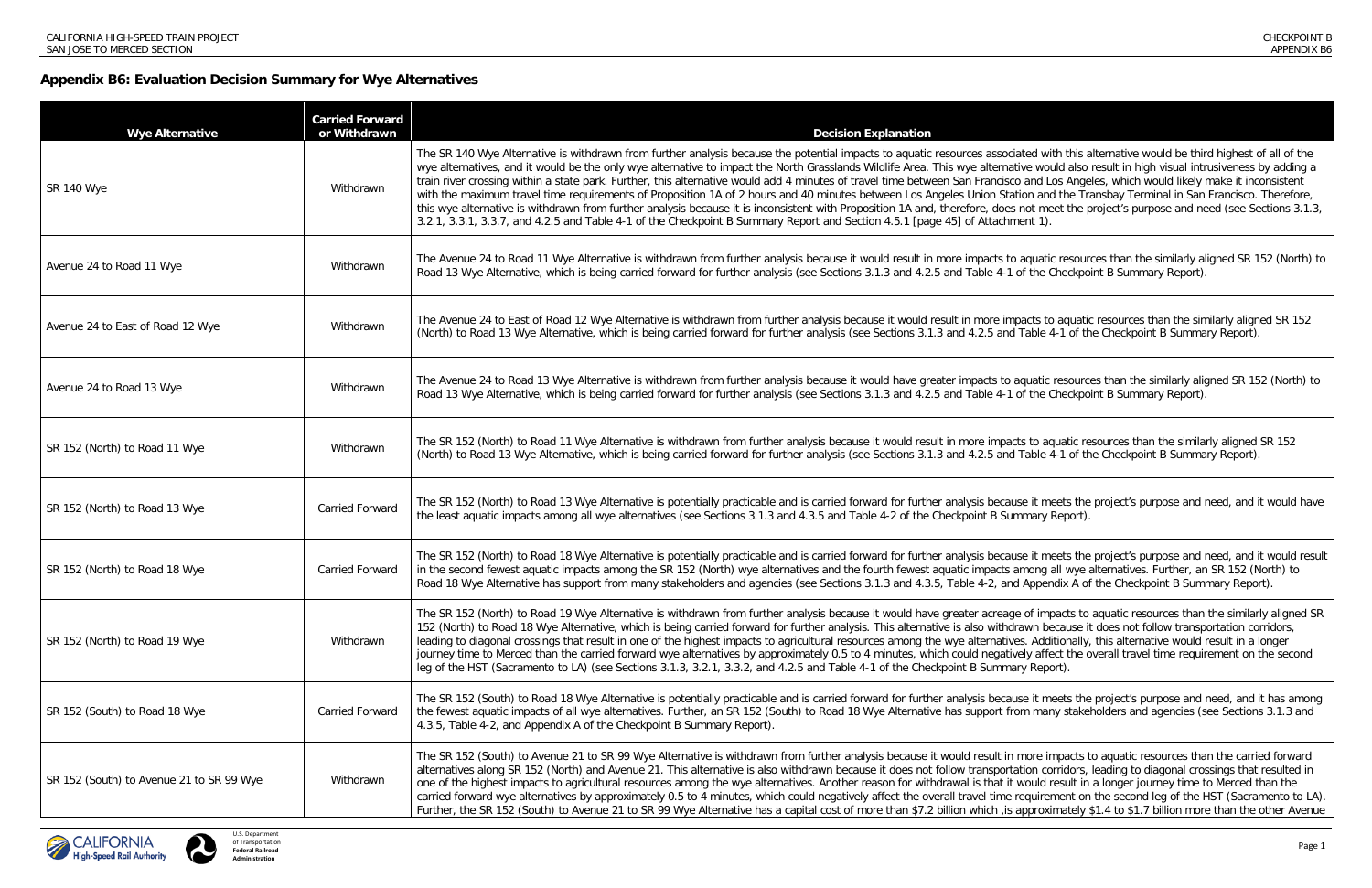erial structure than the other wye alternatives. The expenditure ative to the other wye alternatives under consideration and ot "financially viable" relative to the other feasible wye Summary Report).

It in more impacts to aquatic resources than carried forward rtation corridors, leading to diagonal crossings that resulted in it would result in a longer journey time to Merced than the e requirement on the second leg of the HST (Sacramento to LA)

ge of impacts to aquatic resources among all wye alternatives<br>hment 1).

to aquatic resources than the similarly aligned Avenue 21 to 1 of the Checkpoint B Summary Report).

it meets the project's purpose and need and has the third ckpoint B Summary Report).

\$7.3 billion which is the highest estimated capital cost of all the ecifically, the Avenue 21 to Road 13 Wye Alternative would 5.8 billion. The additional cost of this wye alternative is due to ditional \$1.5 to \$1.8 billion for this alternative would not yield a he effect of making an already expensive project that much carried forward (see Sections 3.1.3, 3.2.2, and 4.2.5 and Table

to aquatic resources than the similarly aligned Avenue 21 to It would result in a longer journey time to Merced than the e requirement on the second leg of the HST (Sacramento to LA)

does not represent the LEDPA. This wye alternative was logistical issues due to its extensive environmental impacts and nd Table 4-1 of the Checkpoint B Summary Report and Section

| <b>Wye Alternative</b>                     | <b>Carried Forward</b><br>or Withdrawn | <b>Decision Explanation</b>                                                                                                                                                                                                                                                                                                                                                                                                                                                                                                                                                                                                                                                                                                                                                                                                                                                     |
|--------------------------------------------|----------------------------------------|---------------------------------------------------------------------------------------------------------------------------------------------------------------------------------------------------------------------------------------------------------------------------------------------------------------------------------------------------------------------------------------------------------------------------------------------------------------------------------------------------------------------------------------------------------------------------------------------------------------------------------------------------------------------------------------------------------------------------------------------------------------------------------------------------------------------------------------------------------------------------------|
|                                            |                                        | 21 wye alternatives. The additional cost of this wye alternative is due to this alignment requiring a greater amount of aerial strud<br>of an additional \$1.4 to \$1.7 billion for this alternative would not yield a justifiably significant environmental benefit relative to th<br>would have the effect of making an already expensive project that much more expensive for taxpayers. As such, it is not "financ<br>alternatives being carried forward (see Sections 3.1.3, 3.2.1, 3.2.2, 3.3.2, and 4.2.5 and Table 4-1 of the Checkpoint B Summary                                                                                                                                                                                                                                                                                                                      |
| SR 152 (South) to Avenue 21 to Road 19 Wye | Withdrawn                              | The SR 152 (South) to Avenue 21 to Road 19 Wye Alternative is withdrawn from further analysis because it would result in more<br>alternatives along SR 152 (North) and Avenue 21. This alternative is also withdrawn because it does not follow transportation co<br>one of the highest impacts to agricultural resources among the wye alternatives. Another reason for withdrawal is that it would r<br>carried forward wye alternatives by approximately 0.5 to 4 minutes, which could negatively affect the overall travel time requirer<br>(see Sections 3.1.3, 3.2.1, 3.3.2, and 4.2.5 and Table 4-1 of the Checkpoint B Summary Report).                                                                                                                                                                                                                                 |
| Avenue 22 Wye                              | Withdrawn                              | The Avenue 22 Wye Alternative is withdrawn from further analysis because it would result in the second highest acreage of impa<br>(see Sections 3.1.3 and 4.2.5 and Table 4-1 of the Checkpoint B Summary Report and Section 4.5.1 [page 46] of Attachment 1).                                                                                                                                                                                                                                                                                                                                                                                                                                                                                                                                                                                                                  |
| Avenue 21 to Road 11 Wye                   | Withdrawn                              | The Avenue 21 to Road 11 Wye Alternative is withdrawn from further analysis because it would result in more impacts to aquation<br>Road 13 Wye Alternative, which is being carried forward for further analysis (see Sections 3.1.3 and 4.2.5 and Table 4-1 of the 0                                                                                                                                                                                                                                                                                                                                                                                                                                                                                                                                                                                                            |
| Avenue 21 to Road 13 Wye                   | <b>Carried Forward</b>                 | The Avenue 21 to Road 13 Wye Alternative is potentially practicable and is carried forward for further analysis because it meets<br>fewest impacts to aquatic resources among all wye alternatives (see Sections 3.1.3 and 4.3.5 and Table 4-2 of the Checkpoint B                                                                                                                                                                                                                                                                                                                                                                                                                                                                                                                                                                                                              |
| Avenue 21 to SR 99 Wye                     | Withdrawn                              | The Avenue 21 to SR 99 Wye Alternative is withdrawn from further analysis because it has a capital cost of more than \$7.3 billio<br>wye alternatives. Further, this is approximately \$1.5 to \$1.8 billion more than the other Avenue 21 wye alternatives. Specifically,<br>impact fewer aquatic resources than the Avenue 21 to SR 99 Wye Alternative and has a capital cost of approximately \$5.8 billion<br>the alignment requiring a greater amount of aerial structure than the other wye alternatives. The expenditure of an additional \$<br>justifiably significant environmental benefit relative to the other wye alternatives under consideration and would have the effect<br>more expensive for taxpayers. As such, it is not "financially viable" relative to the other feasible wye alternatives being carried fo<br>4-1 of the Checkpoint B Summary Report). |
| Avenue 21 to Road 19 Wye                   | Withdrawn                              | The Avenue 21 to Road 19 Wye Alternative is withdrawn from further analysis because it would result in more impacts to aquation<br>Road 13 Wye Alternative, which is being carried forward for further analysis. This alternative is also withdrawn because it would<br>carried forward wye alternatives by approximately 0.5 to 4 minutes, which could negatively affect the overall travel time requirer<br>(see Sections 3.1.3, 3.2.1, and 4.2.5 and Table 4-1 of the Checkpoint B Summary Report).                                                                                                                                                                                                                                                                                                                                                                          |
| South of GEA Wye                           | Withdrawn                              | The South of GEA Wye Alternative was not included in one of the program-level corridors, and this analysis confirms it does not<br>withdrawn from further analysis because it would have the greatest impact to aquatic resources and has high cost and logistical<br>additional 30 miles of alignment compared to the SR 140 Wye Alternative (see Sections 3.1.3, 3.2.2, 3.3.1, and 4.2.5 and Table<br>4.5.1 [page 45] of Attachment 1).                                                                                                                                                                                                                                                                                                                                                                                                                                       |

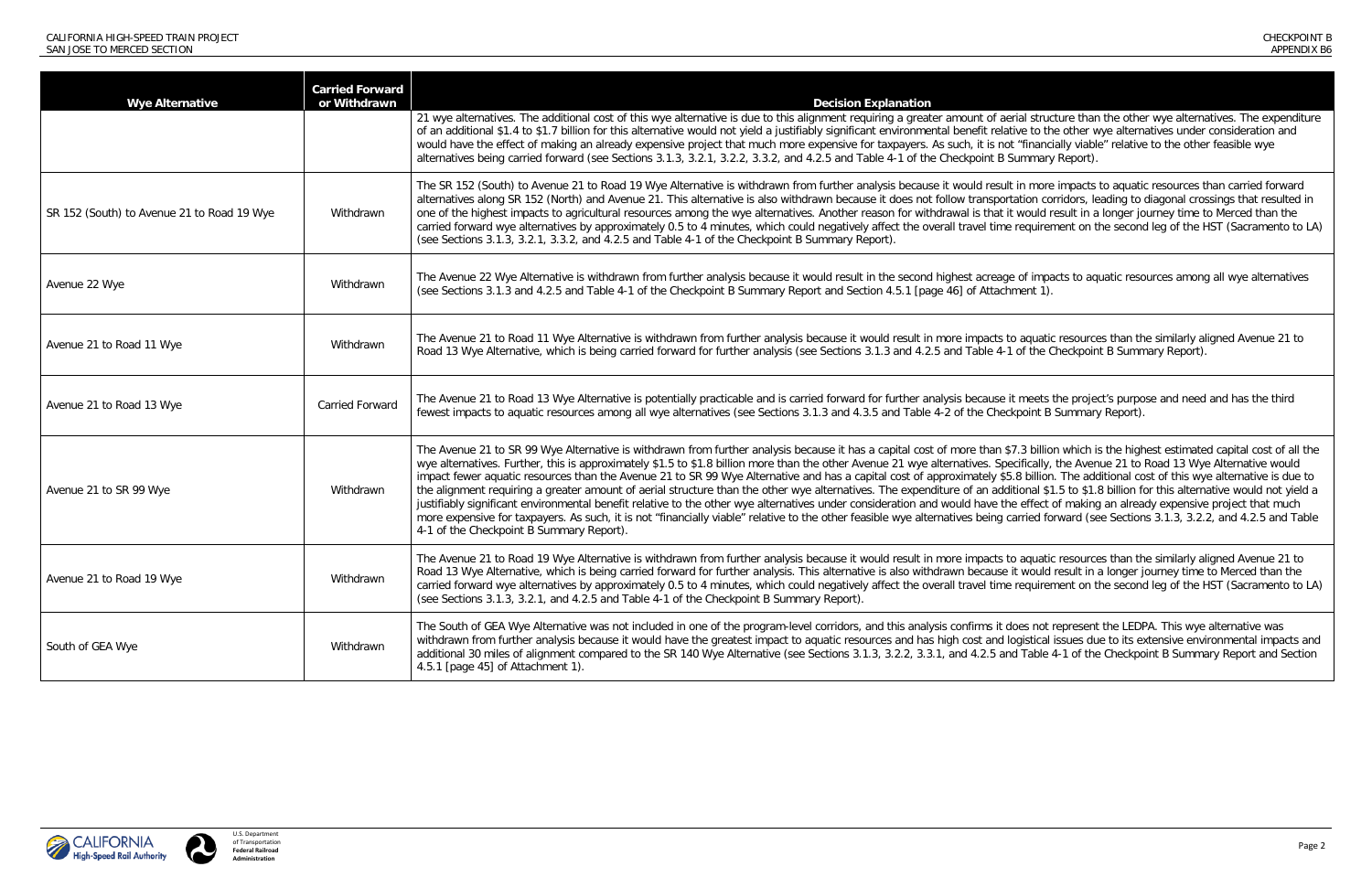|                                                                       |                      |                | <b>Avenue 24</b>                 |                |                           |                | <b>SR 152 (North)</b> |                | <b>SR 152</b><br>(South) | SR 152 (South) to<br><b>Avenue 21</b> |                |                         | <b>Avenue 21</b> |                |                     |                |                            |
|-----------------------------------------------------------------------|----------------------|----------------|----------------------------------|----------------|---------------------------|----------------|-----------------------|----------------|--------------------------|---------------------------------------|----------------|-------------------------|------------------|----------------|---------------------|----------------|----------------------------|
| Measurement                                                           | <b>SR 140</b><br>Wye | Road 11<br>Wye | <b>East of</b><br>Road 12<br>Wye | Road 13<br>Wye | Road <sub>11</sub><br>Wye | Road 13<br>Wye | Road 18<br>Wye        | Road 19<br>Wye | Road 18<br>Wye           | SR 99 Wye                             | Road 19<br>Wye | <b>Avenue 22</b><br>Wye | Road 11<br>Wye   | Road 13<br>Wye | <b>SR 99</b><br>Wye | Road 19<br>Wye | <b>South of GEA</b><br>Wye |
| <b>Design Objectives</b>                                              |                      |                |                                  |                |                           |                |                       |                |                          |                                       |                |                         |                  |                |                     |                |                            |
| Journey Time<br>to Fresno<br>(minutes)                                | 28.17                | 23.35          | 23.35                            | 23.35          | 23.33                     | 23.33          | 23.33                 | 23.33          | 23.63                    | 23.37                                 | 23.37          | 23.20                   | 23.40            | 23.40          | 23.44               | 23.40          | 23.00                      |
| Journey Time<br>to Merced<br>(minutes)                                | 11.72                | 17.53          | 17.99                            | 17.89          | 17.33                     | 17.86          | 21.57                 | 22.09          | 21.48                    | 19.65                                 | 22.92          | 18.20                   | 18.71            | 18.71          | 18.74               | 22.95          | 31.84                      |
| Journey Time<br>Merced to<br>Fresno<br>(minutes)                      | 16.45                | 16.23          | 16.80                            | 16.22          | 16.61                     | 16.29          | 17.61                 | 17.59          | 16.99                    | 15.09                                 | 18.16          | 16.90                   | 16.78            | 16.78          | 15.09               | 18.16          | 16.45                      |
| <b>Costs</b>                                                          |                      |                |                                  |                |                           |                |                       |                |                          |                                       |                |                         |                  |                |                     |                |                            |
| Operation<br>and<br>Maintenance<br>Costs per<br>Year (cost<br>factor) | 1.00                 | 1.08           | 1.13                             | 1.07           | 1.10                      | 1.10           | 1.16                  | 1.16           | 1.14                     | 1.16                                  | 1.18           | 1.10                    | 1.08             | 1.13           | 1.24                | 1.23           | 1.34                       |
| <b>Capital Costs</b><br>(cost in<br>millions)                         | \$5,276              | \$5,830        | \$5,456                          | \$5,233        | \$6,170                   | \$6,250        | \$6,723               | \$6,705        | \$6,840                  | \$7,193                               | \$6,570        | \$5,935                 | \$5,530          | \$5,836        | \$7,338             | \$5,646        | \$7,103                    |
| <b>Aquatic Resources</b>                                              |                      |                |                                  |                |                           |                |                       |                |                          |                                       |                |                         |                  |                |                     |                |                            |
| Subtotal of<br>Aquatic<br>Resource<br>Impacts<br>(acres)              | 173.1                | 127.2          | 138.5                            | 132.9          | 122.7                     | 118.1          | 121.5                 | 135.9          | 118.7                    | 124.8                                 | 123.0          | 181.0                   | 128.2            | 119.2          | 125.8               | 123.5          | 245.4                      |
| Wetland<br>Habitat<br>(acres)                                         | 33.5                 | 54.4           | 58.1                             | 56.7           | 62.1                      | 56.3           | 63.5                  | 56.9           | 61.2                     | 53.8                                  | 53.8           | 50.5                    | 55.9             | 52.3           | 53.1                | 53.1           | 35.7                       |
| Vernal Pool<br>Complex<br>(acres)                                     | 125.0                | 48.2           | 48.6                             | 49.9           | 40.4                      | 41.0           | 41.1                  | 42.5           | 41.1                     | 40.7                                  | 43.2           | 101.7                   | 40.5             | 41.1           | 40.7                | 43.2           | 197.5                      |
| Streams,<br>Creeks or<br>Canals<br>(miles)                            | 8.1                  | 21.2           | 26.1                             | 23.2           | 24.4                      | 20.0           | 24.9                  | 20.3           | 21.6                     | 25.2                                  | 22.1           | 22.9                    | 23.2             | 22.3           | 27.3                | 23.7           | 20.4                       |

 $\frac{1}{1}$  The colored columns in this table correlate wye alternatives that follow the same north-south trending road (i.e. Road 11 are pink colored, Road 13 are green colored, etc.) to facilitate comparison between simil



 $\overline{\phantom{a}}$ 

# <span id="page-10-0"></span>**Appendix B5: Wye Alternatives[1](#page-10-0)**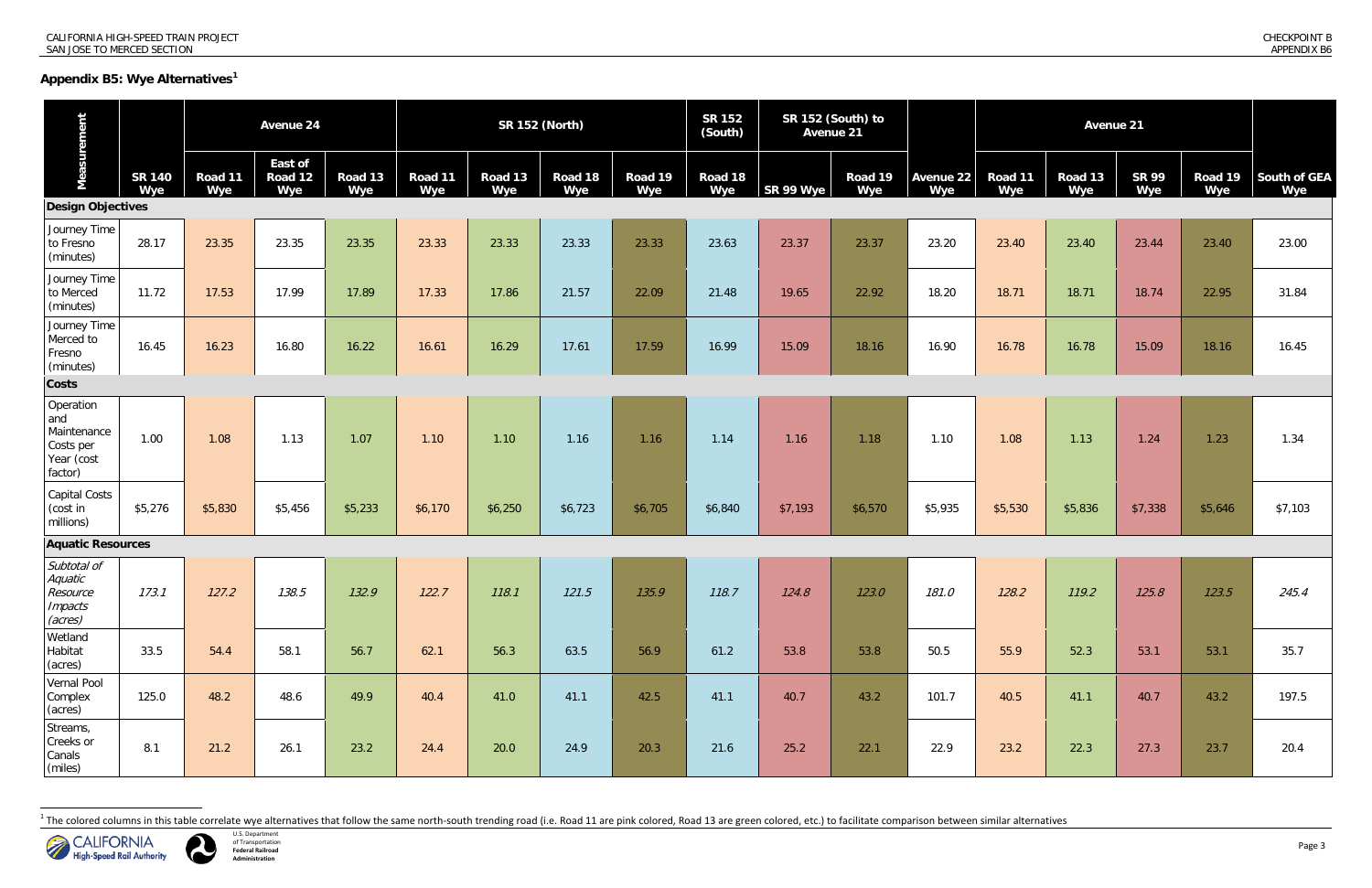|                                |                      |                | <b>Avenue 24</b>          |                |                |                | <b>SR 152 (North)</b> |                | <b>SR 152</b><br>(South) | SR 152 (South) to<br><b>Avenue 21</b> |                |                         |          |
|--------------------------------|----------------------|----------------|---------------------------|----------------|----------------|----------------|-----------------------|----------------|--------------------------|---------------------------------------|----------------|-------------------------|----------|
| Measurement                    | <b>SR 140</b><br>Wye | Road 11<br>Wye | East of<br>Road 12<br>Wye | Road 13<br>Wye | Road 11<br>Wye | Road 13<br>Wye | Road 18<br>Wye        | Road 19<br>Wye | Road 18<br>Wye           | <b>SR 99 Wye</b>                      | Road 19<br>Wye | <b>Avenue 22</b><br>Wye | Roa<br>W |
| Lakes/Ponds/<br>Rivers (acres) | 5.3                  | 8.9            | 10.7                      | 7.8            | 8.0            | 7.0            | 7.5                   | 7.7            | 7.0                      | 8.3                                   | 7.6            | 8.4                     | 11       |
| Reservoir<br>(acres)           | 6.7                  | 11.9           | 17.2                      | 14.7           | 8.4            | 9.9            | 5.6                   | 25.0           | 5.5                      | 18.1                                  | 14.5           | 16                      | 16       |
| Swamps/<br>Marshes<br>(acres)  | 2.6                  | 3.9            | 3.9                       | 3.9            | 3.9            | 3.9            | 3.9                   | 3.9            | 3.9                      | 3.9                                   | 4.0            | 4.5                     | 3        |

|                                           | <b>Avenue 24</b>                                                                                                          |                                                                                                                                         |                                                                                                                                     | <b>SR 152 (North)</b>                                                                                                               |                                                                                                                                                                                                                                                                                      |                                                                                                                                                                                                                                                                              |                                                                                                                                                                                                                                                                                                                                                                                        | <b>SR 152</b><br>(South)                                                                                                                                                                                                                                                                                                                                       | SR 152 (South) to<br><b>Avenue 21</b>                                                                                                                                                                                                                                                                                                                                              |                                                                                                                                                                                           |                                                                                                                                                                                       | <b>Avenue 21</b>                                                                                                       |                                                                                                                               |                                                                                                                                                       |                                                                                                                                             |                                                                                                                                                                                                                                        |                                                  |
|-------------------------------------------|---------------------------------------------------------------------------------------------------------------------------|-----------------------------------------------------------------------------------------------------------------------------------------|-------------------------------------------------------------------------------------------------------------------------------------|-------------------------------------------------------------------------------------------------------------------------------------|--------------------------------------------------------------------------------------------------------------------------------------------------------------------------------------------------------------------------------------------------------------------------------------|------------------------------------------------------------------------------------------------------------------------------------------------------------------------------------------------------------------------------------------------------------------------------|----------------------------------------------------------------------------------------------------------------------------------------------------------------------------------------------------------------------------------------------------------------------------------------------------------------------------------------------------------------------------------------|----------------------------------------------------------------------------------------------------------------------------------------------------------------------------------------------------------------------------------------------------------------------------------------------------------------------------------------------------------------|------------------------------------------------------------------------------------------------------------------------------------------------------------------------------------------------------------------------------------------------------------------------------------------------------------------------------------------------------------------------------------|-------------------------------------------------------------------------------------------------------------------------------------------------------------------------------------------|---------------------------------------------------------------------------------------------------------------------------------------------------------------------------------------|------------------------------------------------------------------------------------------------------------------------|-------------------------------------------------------------------------------------------------------------------------------|-------------------------------------------------------------------------------------------------------------------------------------------------------|---------------------------------------------------------------------------------------------------------------------------------------------|----------------------------------------------------------------------------------------------------------------------------------------------------------------------------------------------------------------------------------------|--------------------------------------------------|
| Measurement                               | <b>SR 140</b><br>Wye                                                                                                      | Road 11<br>Wye                                                                                                                          | <b>East of</b><br>Road 12<br>Wye                                                                                                    | Road 13<br>Wye                                                                                                                      | Road 11<br>Wye                                                                                                                                                                                                                                                                       | Road 13<br>Wye                                                                                                                                                                                                                                                               | Road 18<br>Wye                                                                                                                                                                                                                                                                                                                                                                         | Road 19<br>Wye                                                                                                                                                                                                                                                                                                                                                 | Road 18<br>Wye                                                                                                                                                                                                                                                                                                                                                                     | SR 99 Wye                                                                                                                                                                                 | Road 19<br>Wye                                                                                                                                                                        | <b>Avenue 22</b><br>Wye                                                                                                | Road 11<br>Wye                                                                                                                | Road 13<br>Wye                                                                                                                                        | <b>SR 99</b><br>Wye                                                                                                                         | Road 19<br>Wye                                                                                                                                                                                                                         | <b>South of GEA</b><br>Wye                       |
| Lakes/Ponds/<br>Rivers (acres)            | 5.3                                                                                                                       | 8.9                                                                                                                                     | 10.7                                                                                                                                | 7.8                                                                                                                                 | 8.0                                                                                                                                                                                                                                                                                  | 7.0                                                                                                                                                                                                                                                                          | 7.5                                                                                                                                                                                                                                                                                                                                                                                    | 7.7                                                                                                                                                                                                                                                                                                                                                            | 7.0                                                                                                                                                                                                                                                                                                                                                                                | 8.3                                                                                                                                                                                       | 7.6                                                                                                                                                                                   | 8.4                                                                                                                    | 11.6                                                                                                                          | 6.2                                                                                                                                                   | 6.7                                                                                                                                         | 6.4                                                                                                                                                                                                                                    | 4.7                                              |
| Reservoir<br>(acres)                      | 6.7                                                                                                                       | 11.9                                                                                                                                    | 17.2                                                                                                                                | 14.7                                                                                                                                | 8.4                                                                                                                                                                                                                                                                                  | 9.9                                                                                                                                                                                                                                                                          | 5.6                                                                                                                                                                                                                                                                                                                                                                                    | 25.0                                                                                                                                                                                                                                                                                                                                                           | 5.5                                                                                                                                                                                                                                                                                                                                                                                | 18.1                                                                                                                                                                                      | 14.5                                                                                                                                                                                  | 16                                                                                                                     | 16.3                                                                                                                          | 15.6                                                                                                                                                  | 21.4                                                                                                                                        | 16.9                                                                                                                                                                                                                                   | 7.5                                              |
| Swamps/<br>Marshes<br>(acres)             | 2.6                                                                                                                       | 3.9                                                                                                                                     | 3.9                                                                                                                                 | 3.9                                                                                                                                 | 3.9                                                                                                                                                                                                                                                                                  | 3.9                                                                                                                                                                                                                                                                          | 3.9                                                                                                                                                                                                                                                                                                                                                                                    | 3.9                                                                                                                                                                                                                                                                                                                                                            | 3.9                                                                                                                                                                                                                                                                                                                                                                                | 3.9                                                                                                                                                                                       | 4.0                                                                                                                                                                                   | 4.5                                                                                                                    | 3.9                                                                                                                           | 3.9                                                                                                                                                   | 3.9                                                                                                                                         | 4.0                                                                                                                                                                                                                                    | 0.04                                             |
| Constructability                          |                                                                                                                           |                                                                                                                                         |                                                                                                                                     |                                                                                                                                     |                                                                                                                                                                                                                                                                                      |                                                                                                                                                                                                                                                                              |                                                                                                                                                                                                                                                                                                                                                                                        |                                                                                                                                                                                                                                                                                                                                                                |                                                                                                                                                                                                                                                                                                                                                                                    |                                                                                                                                                                                           |                                                                                                                                                                                       |                                                                                                                        |                                                                                                                               |                                                                                                                                                       |                                                                                                                                             |                                                                                                                                                                                                                                        |                                                  |
| Summarized<br>structability Issues<br>Čor | • Mostly<br>construction work<br>work<br>$\bullet$ 2 mi<br>bridge<br>through<br>environmen<br>-tally<br>sensitive<br>area | • Mostly<br>conventiona conventional<br>construction<br>$\bullet$ 1.5 mi<br>bridge<br>through<br>environmen-<br>tally sensitive<br>area | • Mostly<br>conventional<br>construction<br>work<br>$\bullet$ 1.5 mi<br>bridge<br>through<br>environmen-<br>tally sensitive<br>area | • Mostly<br>conventional<br>construction<br>work<br>$\bullet$ 1.5 mi<br>bridge<br>through<br>environmen-<br>tally sensitive<br>area | • Mostly<br>conventional<br>construction<br>work<br>$\bullet$ 1.5 mi<br>bridge<br>through<br>environmen-<br>tally sensitive<br>area<br>Temporary<br>impacts to<br>16 miles of<br><b>SR 152</b><br>· Undercrossi<br>ng of UPRR<br>and SR 99<br>though Cut<br>and cove r<br>box tunnel | • Mostly<br>conventional<br>construction<br>work<br>$\bullet$ 1.5 mi<br>bridge<br>through<br>environmen-<br>tally sensitive<br>area<br>Temporary<br>impacts to<br>16 miles of<br>SR 152<br>· Undercrossi<br>ng of UPRR<br>and SR 99<br>though Cut<br>and cover<br>box tunnel | • Mostly<br>conventional<br>construction<br>work<br>$\bullet$ 1.5 mi<br>bridge<br>through<br>environmen-<br>tally sensitive   tally sensitive<br>area<br>Temporary<br>impacts to<br>16 miles of<br>SR 152<br>· Undercrossi<br>ng of UPRR<br>and SR 99<br>through Cut<br>and cover<br>box<br>Cover box<br>tunnel under<br>crossing of<br><b>UPRR</b> and<br>Future SR 99   Future SR 99 | • Mostly<br>conventional<br>construction<br>work<br>$\bullet$ 1.5 mi<br>bridge<br>through<br>environment-<br>area<br>Temporary<br>impacts to<br>16 miles of<br>SR 152<br>• Undercrossi<br>ng of UPRR<br>and SR 99<br>through Cut<br>and cover<br>$\log$<br>• $2^{nd}$ Cut and $\cdot$ $2^{nd}$ Cut and<br>Cover box<br>tunnel under<br>crossing of<br>UPRR and | • Mostly<br>conventional<br>construction<br>work<br>$\bullet$ 1.5 mi<br>bridge<br>through<br>environmen-<br>tally sensitive $\vert$<br>area<br>• Temporary<br>impacts to<br>16 miles of<br>SR 152<br>• Undercrossi<br>ng of UPRR<br>and SR 99<br>though Cut<br>and cover<br>box<br>2 <sup>nd</sup> Cut and<br>Cover box<br>tunnel under<br>crossing of<br>UPRR and<br>Future SR 99 | • Mostly<br>conventional<br>construction<br>work<br>$\bullet$ 1.5 mi<br>bridge<br>through<br>environment-<br>tally sensitive<br>area<br>• Temporary<br>impacts to 4<br>miles of SR<br>152 | • Mostly<br>conventional<br>construction<br>work<br>$\bullet$ 1.5 mi<br>bridge through<br>environmen-<br>tally sensitive<br>area<br>• Temporary<br>impacts to 4<br>miles of SR<br>152 | • Mostly<br>construction<br>work<br>$\bullet$ 1.5 mi<br>bridge<br>through<br>environmen-<br>tally<br>sensitive<br>area | • Mostly<br>conventional conventional<br>construction<br>work<br>$\bullet$ 1.5 mi<br>bridge<br>through<br>environmen-<br>area | • Mostly<br>conventional<br>construction<br>work<br>$\bullet$ 1.5 mi<br>bridge<br>through<br>environmen-<br>tally sensitive   tally sensitive<br>area | • Mostly<br>convention-<br>al<br>construction<br>work<br>$\bullet$ 1.5 mi<br>bridge<br>through<br>environmen<br>-tally<br>sensitive<br>area | $\bullet$ Mostly<br>conventional<br>construction<br>work<br>$\bullet$ 1.5 mi<br>bridge<br>through<br>environmen-<br>tally sensitive<br>area<br>$\bullet$ Cut and<br>Cover tunnel<br>undercrossin<br>$q$ of UPRR<br>and Future<br>SR 99 | • Mostly<br>conventional<br>construction<br>work |
| Disruption to<br>Existing<br>Railroads    | $\mathbf{3}$                                                                                                              | 3                                                                                                                                       | 3                                                                                                                                   | 3                                                                                                                                   | 3                                                                                                                                                                                                                                                                                    | $\overline{3}$                                                                                                                                                                                                                                                               |                                                                                                                                                                                                                                                                                                                                                                                        | $\boldsymbol{\varLambda}$                                                                                                                                                                                                                                                                                                                                      | 4                                                                                                                                                                                                                                                                                                                                                                                  |                                                                                                                                                                                           |                                                                                                                                                                                       | 3                                                                                                                      | 3                                                                                                                             | $\mathbf{3}$                                                                                                                                          |                                                                                                                                             | 5                                                                                                                                                                                                                                      |                                                  |

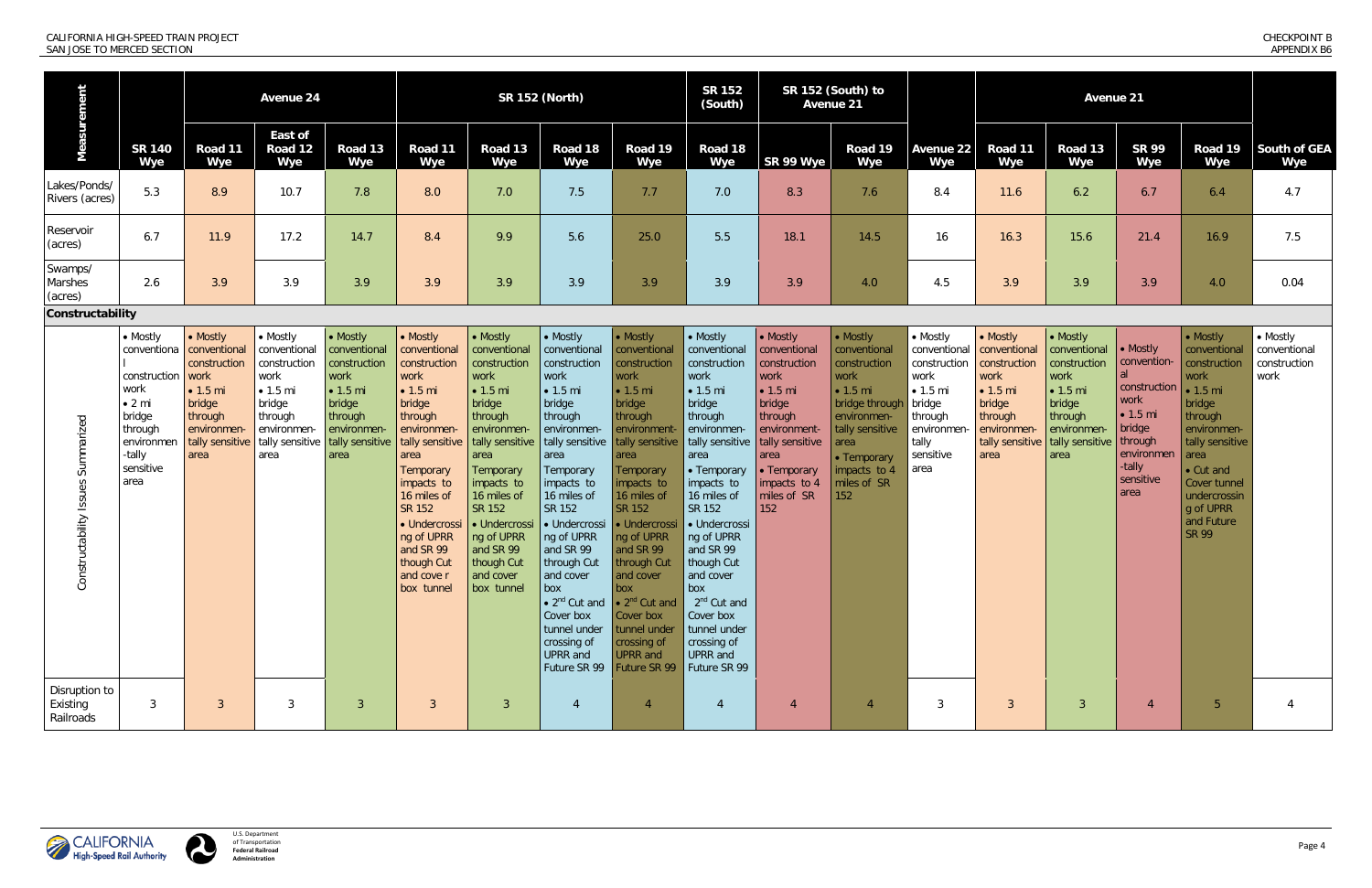|                                                                                                           |                                                                                                                        | <b>Avenue 24</b>                                                                                                                                                                      |                                                                                                         |                                                                                                          | <b>SR 152 (North)</b>                                                                                    |                                                                                                |                                                                                                                                                              |                                                                                          | <b>SR 152</b><br>(South)                                                                                 | <b>Avenue 21</b>                                                                                                 | SR 152 (South) to                                                                                            |                                                                                                                       |                                                                                                         |                                                                                                                                                                                              |                                                                                                                       |                                                                                                |                                                                                                          |
|-----------------------------------------------------------------------------------------------------------|------------------------------------------------------------------------------------------------------------------------|---------------------------------------------------------------------------------------------------------------------------------------------------------------------------------------|---------------------------------------------------------------------------------------------------------|----------------------------------------------------------------------------------------------------------|----------------------------------------------------------------------------------------------------------|------------------------------------------------------------------------------------------------|--------------------------------------------------------------------------------------------------------------------------------------------------------------|------------------------------------------------------------------------------------------|----------------------------------------------------------------------------------------------------------|------------------------------------------------------------------------------------------------------------------|--------------------------------------------------------------------------------------------------------------|-----------------------------------------------------------------------------------------------------------------------|---------------------------------------------------------------------------------------------------------|----------------------------------------------------------------------------------------------------------------------------------------------------------------------------------------------|-----------------------------------------------------------------------------------------------------------------------|------------------------------------------------------------------------------------------------|----------------------------------------------------------------------------------------------------------|
| Measurement                                                                                               | <b>SR 140</b><br>Wye                                                                                                   | Road 11<br>Wye                                                                                                                                                                        | <b>East of</b><br>Road 12<br>Wye                                                                        | Road 13<br><b>Wye</b>                                                                                    | Road 11<br>Wye                                                                                           | Road 13<br>Wye                                                                                 | Road 18<br>Wye                                                                                                                                               | Road <sub>19</sub><br>Wye                                                                | Road 18<br>Wye                                                                                           | SR 99 Wye                                                                                                        | Road 19<br>Wye                                                                                               | Avenue 22<br>Wye                                                                                                      | Road 11<br>Wye                                                                                          | Road 13<br>Wye                                                                                                                                                                               | <b>SR 99</b><br>Wye                                                                                                   | Road 19<br>Wye                                                                                 | <b>South of GEA</b><br>Wye                                                                               |
| Disruption to<br>and<br>Relocation of<br><b>Utilities</b><br>(miles)                                      | $\bullet$ 0 sewer<br>lines<br>(216")<br>$\bullet$ 10<br>comm<br>Lines<br>$\bullet$ 9<br>electrical<br>lines<br>(250kV) | • 1 sewer<br>line<br>(216")<br>$\bullet$ 10 comm<br>lines<br>• 15 electric<br>lines<br>(250kV)                                                                                        | $\bullet$ 0 sewer<br>lines<br>(216")<br>$\bullet$ 12 comm<br>lines<br>• 16 electric<br>lines<br>(250kV) | $\bullet$ 0 sewer<br>lines<br>(216")<br>$\bullet$ 12 comm.<br>lines<br>• 14 electric<br>lines<br>(250kV) | $\bullet$ 0 sewer<br>lines<br>(216")<br>$\bullet$ 10 comm.<br>lines<br>• 14 electric<br>lines<br>(250kV) | • 1 sewer<br>lines<br>(216")<br>$\bullet$ 12 comm.<br>lines<br>14 electric<br>lines<br>(250kV) | $\bullet$ 0 sewer<br>lines<br>(216")<br>$\bullet$ 19 comm.<br>lines<br>20 electric<br>lines<br>(250kV)                                                       | O sewer<br>lines<br>(216")<br>17 comm<br><b>lines</b><br>17 electric<br>lines<br>(250kV) | $\bullet$ 0 sewer<br>lines<br>(216")<br>$\bullet$ 19 comm.<br>lines<br>• 18 electric<br>lines<br>(250kV) | · 0 sewer<br>lines<br>(216")<br>$\bullet$ 30 comm.<br>lines<br>· 14 electric<br>lines<br>(250kV)                 | $\bullet$ 0 sewer<br>lines ( $\geq$ 16")<br>$\bullet$ 19 comm.<br>lines<br>• 17 electric<br>lines<br>(250kV) | $\bullet$ 0 sewer<br>lines<br>(216")<br>$\bullet$ 18 comm.<br>lines<br>$\bullet$ 13<br>electrical<br>lines<br>(250kV) | $\bullet$ 0 sewer<br>lines<br>(216")<br>$\bullet$ 11 comm<br>lines<br>• 17 electric<br>lines<br>(250kV) | $\bullet$ 0 sewer<br>lines<br>(216")<br>$\bullet$ 13 comm.<br>lines<br>• 15 electric<br>lines<br>(250kV)                                                                                     | $\bullet$ 0 sewer<br>lines<br>(216")<br>$\bullet$ 30<br>comm<br>lines<br>$\bullet$ 14<br>electric<br>lines<br>(250kV) | 0 sewer<br>lines<br>(216")<br>$\bullet$ 20 comm.<br>lines<br>• 18 electric<br>lines<br>(250kV) | $\bullet$ 0 sewer<br>lines $(≥16")$<br>$\bullet$ 10 comm.<br>lines<br>• 6 electrical<br>lines<br>(250kV) |
| <b>Displacements</b>                                                                                      |                                                                                                                        |                                                                                                                                                                                       |                                                                                                         |                                                                                                          |                                                                                                          |                                                                                                |                                                                                                                                                              |                                                                                          |                                                                                                          |                                                                                                                  |                                                                                                              |                                                                                                                       |                                                                                                         |                                                                                                                                                                                              |                                                                                                                       |                                                                                                |                                                                                                          |
| Residential<br>Displacement<br>(single-family)<br>multi-family,<br>mobile home<br>parks)<br>(parcels)     | 83 - 98                                                                                                                | $131 - 143$                                                                                                                                                                           | $111 - 122$                                                                                             | $129 - 143$                                                                                              | $133 - 158$                                                                                              | $142 - 163$                                                                                    | $137 - 160$                                                                                                                                                  | $136 - 153$                                                                              | $132 - 155$                                                                                              | $130 - 146$                                                                                                      | $137 - 153$                                                                                                  | 102 - 111                                                                                                             | 128 - 144                                                                                               | $128 - 142$                                                                                                                                                                                  | $126 - 137$                                                                                                           | 133 - 144                                                                                      | 77 - 86                                                                                                  |
| <b>Business</b><br>Displacement<br>(commercial<br>industrial,<br>non-profit)<br>(parcels)                 | $18 - 20$                                                                                                              | $1 - 3$                                                                                                                                                                               | $4 - 5$                                                                                                 | $2 - 5$                                                                                                  | $9 - 13$                                                                                                 | $5 - 10$                                                                                       | $7 - 15$                                                                                                                                                     | $5 - 8$                                                                                  | $9 - 16$                                                                                                 | $6 - 9$                                                                                                          | $3 - 6$                                                                                                      | $4 - 6$                                                                                                               | $2 - 3$                                                                                                 | $2 - 3$                                                                                                                                                                                      | $5 - 6$                                                                                                               | $2 - 3$                                                                                        | $9 - 10$                                                                                                 |
| <b>Environmental Resources</b>                                                                            |                                                                                                                        |                                                                                                                                                                                       |                                                                                                         |                                                                                                          |                                                                                                          |                                                                                                |                                                                                                                                                              |                                                                                          |                                                                                                          |                                                                                                                  |                                                                                                              |                                                                                                                       |                                                                                                         |                                                                                                                                                                                              |                                                                                                                       |                                                                                                |                                                                                                          |
| California<br>⊈ Wildlife<br>븀Habitat<br>옵Relation-<br>ମ୍ପ୍ରships<br>ଟ୍ଗ (CWHR)<br>여Range<br>Data<br>Biolo | $\bullet$ 95 ac $-$<br>CRLF<br>• 1,219 $ac -$<br>Kit Fox<br>• 2,168 ac –<br><b>CTS</b>                                 | $\bullet$ 399 ac $-$<br>California<br>Red-legged<br>Frog (CRLF)<br>• 1,755 $ac -$<br>San Joaquin<br>Kit Fox<br>(SJKF)<br>• $3,476$ ac –<br>California<br>Tiger<br>Salamander<br>(CTS) | • 399 $ac -$<br>CRLF<br>• 1,722 ac $-$ • 1,693 ac<br><b>SJKF</b><br>• $3,453$ ac $-1$<br><b>CTS</b>     | • 399 $ac -$<br><b>CRLF</b><br>Kit Fox<br>• $3,618$ ac -<br>CTS                                          | • 399 $ac -$<br>CRLF CRLF<br>Kit Fox<br>• $3,998$ ac –<br><b>CTS</b>                                     | $\bullet$ 399 ac –<br><b>Kit Fox</b><br>CTS                                                    | $\bullet$ 399 ac $-$<br>$\vert$ CRLF<br>• 1,708 ac – $\cdot$ 1,561 ac – $\cdot$ 1,696 ac – $\cdot$ 1,567 ac –<br>Kit Fox<br>• 3,647 ac – • 4,158 ac –<br>CTS | $\bullet$ 399 ac -<br><b>CRLF</b><br>Kit Fox<br>• 4,027 ac $-$<br>CTS                    | • 399 $ac - 1$<br>CRLF<br>• 1,648 $ac -$<br>Kit Fox<br>• 4,150 $ac -$<br>CTS                             | • 399 $ac -$<br>CRLF<br>• 1,578 ac – $\bullet$ 1,580 ac –<br>Kit Fox<br>• 3,300 ac – $\bullet$ 3,663 ac –<br>CTS | $\bullet$ 399 ac –<br>$\overline{\phantom{a}}$ CRLF<br>Kit Fox<br>CTS                                        | • 399 $ac -$ • 399 $ac -$<br>CRLF<br>• $1,642$ ac<br>– Kit Fox<br>• $3,517$ ac<br>$-$ CTS                             | CRLF  <br>Kit Fox<br>CTS                                                                                | $\bullet$ 399 ac -<br><b>CRLF</b><br>• 1,603 ac – $\bullet$ 1,505 ac – $\bullet$ 1,569 ac $\bullet$ 1,547 ac –<br><b>Kit Fox</b><br>• 3,753 ac – • 3,631 ac – • 3,374 ac • 3,778 ac –<br>CTS | • 399 $ac - 399 ac -$<br>$\overline{C}$ CRLF<br>$-$ Kit Fox<br>$-CTS$                                                 | CRLF<br>Kit Fox<br>CTS                                                                         | • 94 $ac -$<br><b>CRLF</b><br>• 2,024 $ac -$<br>Kit Fox<br>• 2,870 $ac -$<br>CTS                         |

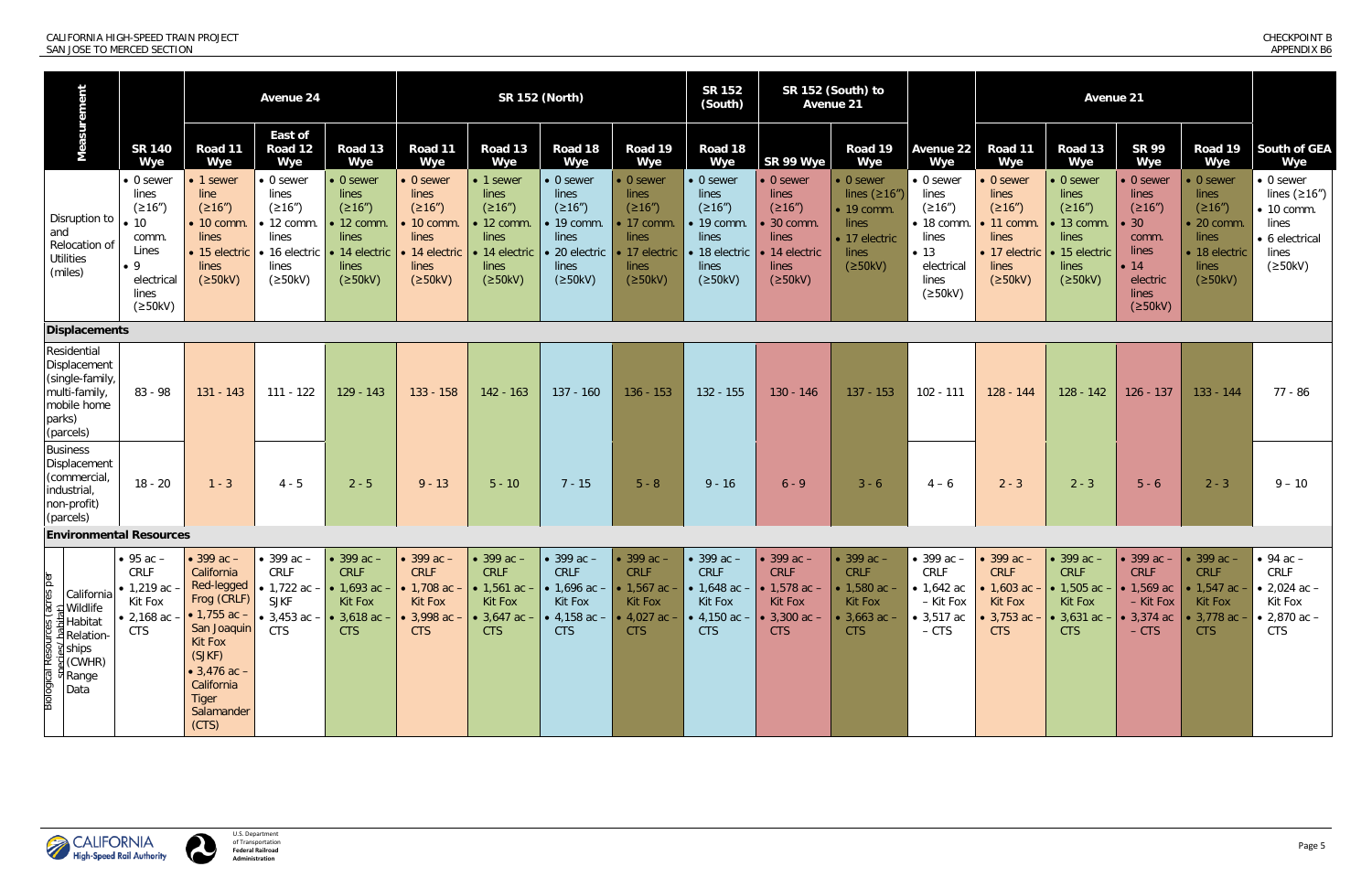

|                                                                |                                                                                                                                                                                                                                                                                                                                                                                                                                                                                                 |                                                                                                                                                                                                                                                                                                                                                                                                       | <b>Avenue 24</b>                                                                                                                                                                                                                                                                                                                                                                                                                                                                |                                                                                                                                                                                                                                                                                                                                                                                                                      |                                                                                                                                                                                                                                                                                                                                                                                                                          |                                                                                                                                                                                                                                                                                                                                                                                                                                                                                  | <b>SR 152 (North)</b>                                                                                                                                                                                                                                                                                                                                                                                                                                                |                                                                                                                                                                                                                                                                                                                                                                                                                                           | <b>SR 152</b><br>SR 152 (South) to<br><b>Avenue 21</b><br><b>Avenue 21</b><br>(South)                                                                                                                                                                                                                                                                                                         |                                                                                                                                                                                                                                                                                                                                                                                                                                                                                               |                                                                                                                                                                                                                                                                                                                                                                                                                                                                                                                                          |                                                                                                                                                                                                                                                                                                                                                                                                                     |                                                                                                                                                                                                                                                                                                                                                                    |                                                                                                                                                                                                                                                                                                                                                                                                                                                                                           |                                                                                                                                                                                                                                                                                                                                                                                                                                                                                                                          |                                                                                                                                                                                                                                                                                                                                                                                                   |                                                                                                                                                                                                                                                                                                                                                                                                                                                                                                         |
|----------------------------------------------------------------|-------------------------------------------------------------------------------------------------------------------------------------------------------------------------------------------------------------------------------------------------------------------------------------------------------------------------------------------------------------------------------------------------------------------------------------------------------------------------------------------------|-------------------------------------------------------------------------------------------------------------------------------------------------------------------------------------------------------------------------------------------------------------------------------------------------------------------------------------------------------------------------------------------------------|---------------------------------------------------------------------------------------------------------------------------------------------------------------------------------------------------------------------------------------------------------------------------------------------------------------------------------------------------------------------------------------------------------------------------------------------------------------------------------|----------------------------------------------------------------------------------------------------------------------------------------------------------------------------------------------------------------------------------------------------------------------------------------------------------------------------------------------------------------------------------------------------------------------|--------------------------------------------------------------------------------------------------------------------------------------------------------------------------------------------------------------------------------------------------------------------------------------------------------------------------------------------------------------------------------------------------------------------------|----------------------------------------------------------------------------------------------------------------------------------------------------------------------------------------------------------------------------------------------------------------------------------------------------------------------------------------------------------------------------------------------------------------------------------------------------------------------------------|----------------------------------------------------------------------------------------------------------------------------------------------------------------------------------------------------------------------------------------------------------------------------------------------------------------------------------------------------------------------------------------------------------------------------------------------------------------------|-------------------------------------------------------------------------------------------------------------------------------------------------------------------------------------------------------------------------------------------------------------------------------------------------------------------------------------------------------------------------------------------------------------------------------------------|-----------------------------------------------------------------------------------------------------------------------------------------------------------------------------------------------------------------------------------------------------------------------------------------------------------------------------------------------------------------------------------------------|-----------------------------------------------------------------------------------------------------------------------------------------------------------------------------------------------------------------------------------------------------------------------------------------------------------------------------------------------------------------------------------------------------------------------------------------------------------------------------------------------|------------------------------------------------------------------------------------------------------------------------------------------------------------------------------------------------------------------------------------------------------------------------------------------------------------------------------------------------------------------------------------------------------------------------------------------------------------------------------------------------------------------------------------------|---------------------------------------------------------------------------------------------------------------------------------------------------------------------------------------------------------------------------------------------------------------------------------------------------------------------------------------------------------------------------------------------------------------------|--------------------------------------------------------------------------------------------------------------------------------------------------------------------------------------------------------------------------------------------------------------------------------------------------------------------------------------------------------------------|-------------------------------------------------------------------------------------------------------------------------------------------------------------------------------------------------------------------------------------------------------------------------------------------------------------------------------------------------------------------------------------------------------------------------------------------------------------------------------------------|--------------------------------------------------------------------------------------------------------------------------------------------------------------------------------------------------------------------------------------------------------------------------------------------------------------------------------------------------------------------------------------------------------------------------------------------------------------------------------------------------------------------------|---------------------------------------------------------------------------------------------------------------------------------------------------------------------------------------------------------------------------------------------------------------------------------------------------------------------------------------------------------------------------------------------------|---------------------------------------------------------------------------------------------------------------------------------------------------------------------------------------------------------------------------------------------------------------------------------------------------------------------------------------------------------------------------------------------------------------------------------------------------------------------------------------------------------|
| Measurement                                                    | <b>SR 140</b><br>Wye                                                                                                                                                                                                                                                                                                                                                                                                                                                                            | Road 11<br>Wye                                                                                                                                                                                                                                                                                                                                                                                        | <b>East of</b><br>Road 12<br>Wye                                                                                                                                                                                                                                                                                                                                                                                                                                                | Road 13<br>Wye                                                                                                                                                                                                                                                                                                                                                                                                       | Road 11<br>Wye                                                                                                                                                                                                                                                                                                                                                                                                           | Road 13<br>Wye                                                                                                                                                                                                                                                                                                                                                                                                                                                                   | Road 18<br>Wye                                                                                                                                                                                                                                                                                                                                                                                                                                                       | Road 19<br>Wye                                                                                                                                                                                                                                                                                                                                                                                                                            | Road 18<br>Wye                                                                                                                                                                                                                                                                                                                                                                                | SR 99 Wye                                                                                                                                                                                                                                                                                                                                                                                                                                                                                     | Road 19<br>Wye                                                                                                                                                                                                                                                                                                                                                                                                                                                                                                                           | Avenue 22<br>Wye                                                                                                                                                                                                                                                                                                                                                                                                    | Road 11<br>Wye                                                                                                                                                                                                                                                                                                                                                     | Road 13<br>Wye                                                                                                                                                                                                                                                                                                                                                                                                                                                                            | <b>SR 99</b><br>Wye                                                                                                                                                                                                                                                                                                                                                                                                                                                                                                      | Road 19<br>Wye                                                                                                                                                                                                                                                                                                                                                                                    | <b>South of GEA</b><br>Wye                                                                                                                                                                                                                                                                                                                                                                                                                                                                              |
| Critical<br>Habitat                                            | • $0.004$ ac $-$<br>Colusa<br>grass<br>$\bullet$ 0.004 ac<br>Hoover's<br>spurge<br>$\bullet$ 0.004 ac -<br>Vernal<br>pool<br>tadpole<br>shrimp<br>$\bullet$ 0.004 ac -<br>Vernal<br>pool fairy<br>shrimp<br>$\bullet$ 0.004 ac -<br>Conser-<br>vancy<br>fairy<br>shrimp                                                                                                                                                                                                                         | $2.8$ ac $-$<br>Vernal<br>pool<br>tadpole<br>shrimp<br>• 2.8 $ac -$<br>Vernal<br>pool fairy<br>shrimp                                                                                                                                                                                                                                                                                                 | None                                                                                                                                                                                                                                                                                                                                                                                                                                                                            | <b>None</b>                                                                                                                                                                                                                                                                                                                                                                                                          | • 2.8 $ac -$<br>Vernal<br>pool<br>tadpole<br>shrimp<br>$2.8$ ac $-$<br>Vernal<br>pool fairy<br>shrimp                                                                                                                                                                                                                                                                                                                    | <b>None</b>                                                                                                                                                                                                                                                                                                                                                                                                                                                                      | None                                                                                                                                                                                                                                                                                                                                                                                                                                                                 | • 1.5 $ac -$<br>Vernal<br>pool<br>tadpole<br>shrimp<br>• $1.5$ ac $-$<br>San<br>Joaquin<br>Orcutt<br>grass                                                                                                                                                                                                                                                                                                                                | None                                                                                                                                                                                                                                                                                                                                                                                          | None                                                                                                                                                                                                                                                                                                                                                                                                                                                                                          | • $0.1$ ac $-$<br><b>Vernal Pool</b><br>Tadpole<br>Shrimp<br>• $0.1$ ac $-$<br>San Joaquin<br>Orcutt<br>Grass                                                                                                                                                                                                                                                                                                                                                                                                                            | None                                                                                                                                                                                                                                                                                                                                                                                                                | • 2.8 $ac -$<br>Vernal<br>pool<br>tadpole<br>shrimp<br>$2.8$ ac $-$<br>Vernal<br>pool fairy<br>shrimp                                                                                                                                                                                                                                                              | <b>None</b>                                                                                                                                                                                                                                                                                                                                                                                                                                                                               | <b>None</b>                                                                                                                                                                                                                                                                                                                                                                                                                                                                                                              | • 1.5 $ac -$<br>Vernal<br>Pool<br>Tadpole<br>Shrimp<br>$1.5$ ac $-$<br>San<br>Joaquin<br>Orcutt<br>Grass                                                                                                                                                                                                                                                                                          | None                                                                                                                                                                                                                                                                                                                                                                                                                                                                                                    |
| California • 14 ac -<br>Natural<br>Diversity   leaf<br>(CNDDB) | $\bullet$ 62 ac -<br>moestan<br>blister beetle<br>$\bullet$ 0.2 ac - CTS $\bullet$ 442 ac -<br>• 14 ac - giant giant garter<br>garter snake<br>$• 5.9 ac -$<br>turtle<br>• $7.1$ ac $-$<br>succulent<br>owl's clover<br>forked hare-<br>Database $\bullet$ 0.2 ac -<br>California<br>linderiella<br>• $0.2$ ac $-$<br>western<br>spadefoot<br>$\bullet$ 14 ac $-$<br>western<br>mastiff bat<br>$\bullet$ 10 ac $-$<br>delta button-<br>celery<br>• 0.2 ac – San $\cdot$ 4.3 ac -<br>Joaquin kit | $\bullet$ 127 ac -<br>moestan<br>blister beetle<br>snake<br>$\bullet$ 2.4 ac -<br>western pond western pond<br>turtle<br>• 8.9 ac -<br>hispid bird's-<br>beak<br>$\bullet$ 15 ac -<br>recurved<br>larkspur<br>• $4.3$ ac -<br>lesser<br>saltscale<br>$\bullet$ 15 ac -<br>Hoover's<br>cryptantha<br>$\bullet$ 4.3 ac -<br>American<br>badger<br>$\bullet$ 4.3 ac -<br>northern<br>harrier<br>Wright's | $\bullet$ 116 ac -<br>moestan<br>blister beetle<br>$\bullet$ 442 ac -<br>giant garter<br>snake<br>$\bullet$ 2.4 ac -<br>western pond western pond<br>turtle<br>$\bullet$ 8.9 ac -<br>hispid bird's-<br>beak<br>$\bullet$ 18 ac -<br>recurved<br>larkspur<br>$\bullet$ 4.3 ac -<br>lesser<br>saltscale<br>$\bullet$ 18 ac -<br>Hoover's<br>cryptantha<br>$\bullet$ 4.3 ac -<br>American<br>badger<br>$\bullet$ 4.3 ac -<br>northern<br>harrier<br>$\bullet$ 4.3 ac -<br>Wright's | $• 161 ac -$<br>moestan<br>blister beetle<br>$\bullet$ 442 ac -<br>giant garter<br>snake<br>$\bullet$ 2.4 ac -<br>turtle<br>$• 8.9 ac -$<br>hispid bird's-<br>beak<br>$\bullet$ 9.6 ac -<br>recurved<br>larkspur<br>$\bullet$ 4.3 ac -<br>lesser<br>saltscale<br>$• 9.6 ac -$<br>Hoover's<br>cryptantha<br>• 4.3 ac -<br>American<br>badger<br>$\bullet$ 4.3 ac -<br>northern<br>harrier<br>$• 4.3 ac -$<br>Wright's | $• 124 ac -$<br>moestan<br>blister beetle<br>$• 437 ac -$<br>giant garter<br>snake<br>$• 2.4 ac -$<br>western pond<br>turtle<br>$\bullet$ 8.9 ac -<br>hispid bird's-<br>beak<br>$• 229 ac -$<br>recurved<br>larkspur<br>$• 4.3 ac -$<br>lesser<br>saltscale<br>$• 229 ac -$<br>Hoover's<br>cryptantha<br>$• 4.3 ac -$<br>American<br>badger<br>$• 4.3 ac -$<br>northern<br>harrier<br>$\bullet$ 21 ac -<br>subtle orache | $\bullet$ 129 ac -<br>moestan<br>blister beetle<br>$\bullet$ 422 ac -<br>giant garter<br>snake<br>$\bullet$ 2.4 ac $\cdot$<br>western pond<br>turtle<br>$\bullet$ 8.9 ac -<br>hispid bird's-<br>beak<br>$\bullet$ 194 ac -<br>recurved<br>larkspur<br>$\bullet$ 4.3 ac $\cdot$<br>lesser<br>saltscale<br>$\bullet$ 194 ac -<br>Hoover's<br>cryptantha<br>$\bullet$ 4.3 ac -<br>American<br>badger<br>$\bullet$ 4.3 ac -<br>northern<br>harrier<br>$\bullet$ 4.3 ac -<br>Wright's | $• 125 ac -$<br>moestan<br>blister beetle<br>$• 452 ac -$<br>giant garter<br>snake<br>$\bullet$ 2.4 ac -<br>western pond $\bullet$ 2.4 ac -<br>turtle<br>$• 8.9 ac -$<br>hispid bird's-<br>beak<br>$• 174 ac -$<br>recurved<br>larkspur<br>$• 4.3 ac -$<br>lesser<br>saltscale<br>$\bullet$ 174 ac -<br>Hoover's<br>cryptantha<br>$• 4.3 ac -$<br>American<br>badger<br>$• 4.3 ac -$<br>northern<br>harrier<br>$\bullet$ 21 ac -<br>subtle orache $\bullet$ 4.3 ac - | $\bullet$ 202 ac -<br>moestan<br>blister beetle<br>$\bullet$ .01 ac - CTS<br>$\bullet$ 422 ac -<br>giant garter<br>snake<br>western pond turtle<br>turtle<br>$\bullet$ 8.9 ac -<br>hispid bird's-<br>beak<br>$\bullet$ 181 ac -<br>recurved<br>  larkspur<br>$\bullet$ 4.3 ac -<br>lesser<br>saltscale<br>• 181 ac -<br>Hoover's<br>cryptantha<br>$\bullet$ 4.3 ac -<br>American<br>badger<br>$\bullet$ 4.3 ac -<br>northern<br>  harrier | $• 125 ac -$<br>moestan<br>blister beetle<br>$• 445 ac -$<br>giant garter<br>snake<br>• 2.4 $ac -$<br>western pond<br>$• 8.9 ac -$<br>hispid bird's-<br>beak<br>$• 231 ac -$<br>recurved<br>larkspur<br>$• 4.3 ac -$<br>lesser<br>saltscale<br>$• 231 ac -$<br>Hoover's<br>cryptantha<br>$• 4.3 ac -$<br>American<br>badger<br>$-4.3$ ac -<br>northern<br>harrier<br>$• 4.3 ac -$<br>Wright's | $\bullet$ 110 ac -<br>moestan<br>blister beetle<br>$\bullet$ 402 ac - giant $\bullet$ .01 ac - CTS<br>garter snake<br>$\bullet$ 2.4 ac -<br>western pond<br>turtle<br>$\bullet$ 8.9 ac -<br>hispid bird's-<br>beak<br>$\bullet$ 39 ac -<br>recurved<br>larkspur<br>$\bullet$ 158 ac -<br>lesser saltscale<br>$\bullet$ 39 ac -<br>Hoover's<br>cryptantha<br>$\bullet$ 4.3 ac -<br>American<br>badger<br>$\bullet$ 4.3 ac -<br>northern<br>harrier<br>orache<br>$\bullet$ 4.3 ac -<br>Wright's | $\bullet$ 289 ac -<br>moestan blister   moestan<br>beetle<br>$\bullet$ 437 ac - giant<br>garter snake<br>$\bullet$ 2.4 ac -<br>western pond<br>turtle<br>• 8.9 ac - hispid • 8.9 ac -<br>bird's-beak<br>$\bullet$ 40 ac -<br>recurved<br>  larkspur<br>$\bullet$ 106 ac -<br>lesser saltscale<br>$\bullet$ 40 ac -<br>Hoover's<br>cryptantha<br>$\bullet$ 4.3 ac -<br>American<br>badger<br>$\bullet$ 4.3 ac -<br>northern<br>harrier<br>$\bullet$ 20 ac - subtle $\bullet$ 22 ac - subtle<br>  orache<br>$\bullet$ 4.3 ac -<br>Wright's | $• 169 ac -$<br>blister beetle   blister beetle<br>$• 371 ac -$<br>giant garter<br>snake<br>$• 2.4 ac -$<br>western<br>pond turtle<br>hispid bird's-<br>beak<br>$\bullet$ 21 ac -<br>recurved<br>larkspur<br>$• 126 ac -$<br>lesser<br>saltscale<br>$\bullet$ 21 ac $-$<br>Hoover's<br>cryptantha<br>$• 4.3 ac -$<br>American<br>badger<br>$• 4.3 ac -$<br>northern<br>harrier<br>• 74 $ac -$<br>subtle orache hawk | $• 161 ac -$<br>moestan<br>$• 420 ac -$<br>giant garter<br>snake<br>$• 2.4 ac -$<br>turtle<br>$• 8.9 ac -$<br>hispid bird's-<br>beak<br>$• 100 ac -$<br>lesser<br>saltscale<br>$• 4.3 ac -$<br>American<br>badger<br>$-4.3$ ac -<br>northern<br>harrier<br>$• 4.5 ac -$<br>subtle orache<br>$• 4.3 ac -$<br>Wright's<br>trichocoronis<br>• 11 $ac -$<br>Swainson's | $\bullet$ 161 ac -<br>moestan<br>blister beetle<br>$\bullet$ 420 ac -<br>giant garter<br>snake<br>$\bullet$ 2.4 ac -<br>western pond   western pond<br>turtle<br>$\bullet$ 8.9 ac -<br>hispid bird's-<br>beak<br>$\bullet$ 201 ac -<br>lesser<br>saltscale<br>$\bullet$ 4.3 ac -<br>American<br>badger<br>$\bullet$ 4.3 ac -<br>northern<br>harrier<br>$\bullet$ 85 ac $-$<br>subtle orache<br>$\bullet$ 4.3 ac -<br>Wright's<br>trichocoronis<br>$\bullet$ 18 ac -<br>Swainson's<br>hawk | $\bullet$ 110 ac -<br>moestan<br>blister beetle   blister beetle<br>$\bullet$ 409 ac -<br>giant garter<br>snake<br>$\bullet$ 2.4 ac -<br>  western<br>pond turtle<br>$\bullet$ 8.9 ac -<br>hispid bird's- $\bullet$ 8.9 ac -<br>beak<br>$\bullet$ 139 ac -<br>lesser<br>saltscale<br>$\bullet$ 4.3 ac -<br>American<br>badger<br>$\bullet$ 4.3 ac -<br>northern<br>harrier<br>$\bullet$ 0.7 ac –<br>subtle<br>orache<br>$\bullet$ 4.3 ac -<br>Wright's<br>trichocoronis trichocoronis<br>$\bullet$ 16 ac -<br>Swainson's | $\bullet$ 289 ac -<br>moestan<br>$\bullet$ .01 ac - CTS<br>$\bullet$ 420 ac -<br>giant garter<br>snake<br>$\bullet$ 2.4 ac -<br>turtle<br>hispid bird's-<br>$\vert$ beak<br>$\bullet$ 90 ac -<br>lesser<br>saltscale<br>• 4.3 ac -<br>American<br>badger<br>$\bullet$ 4.3 ac -<br>northern<br>harrier<br>• 0.7 ac –<br>subtle orache<br>$\bullet$ 4.3 ac -<br>Wright's<br>• 17 ac -<br>Swainson's | • 1.6 $ac -$<br>burrowing owl<br>$\bullet$ 62 ac -<br>moestan blister<br>beetle<br>• 8.0 ac - giant<br>garter snake<br>• $7.1 \text{ ac} -$<br>western pond   succulent owl's<br>clover<br>0.1 ac - lesser<br>saltscale<br>$\bullet$ 32 ac $-$<br>Nelson's<br>antelope<br>squirrel<br>$\bullet$ 26 ac – blunt<br>nosed-leopard<br>lizard<br>• 16 $ac -$<br>Swainson's<br>hawk<br>• 1.6 ac $-$<br>California<br>horned lark<br>$\bullet$ 3.1 ac - San<br>Joaquin<br>whipsnake<br>$\bullet$ 63.5 ac – San |

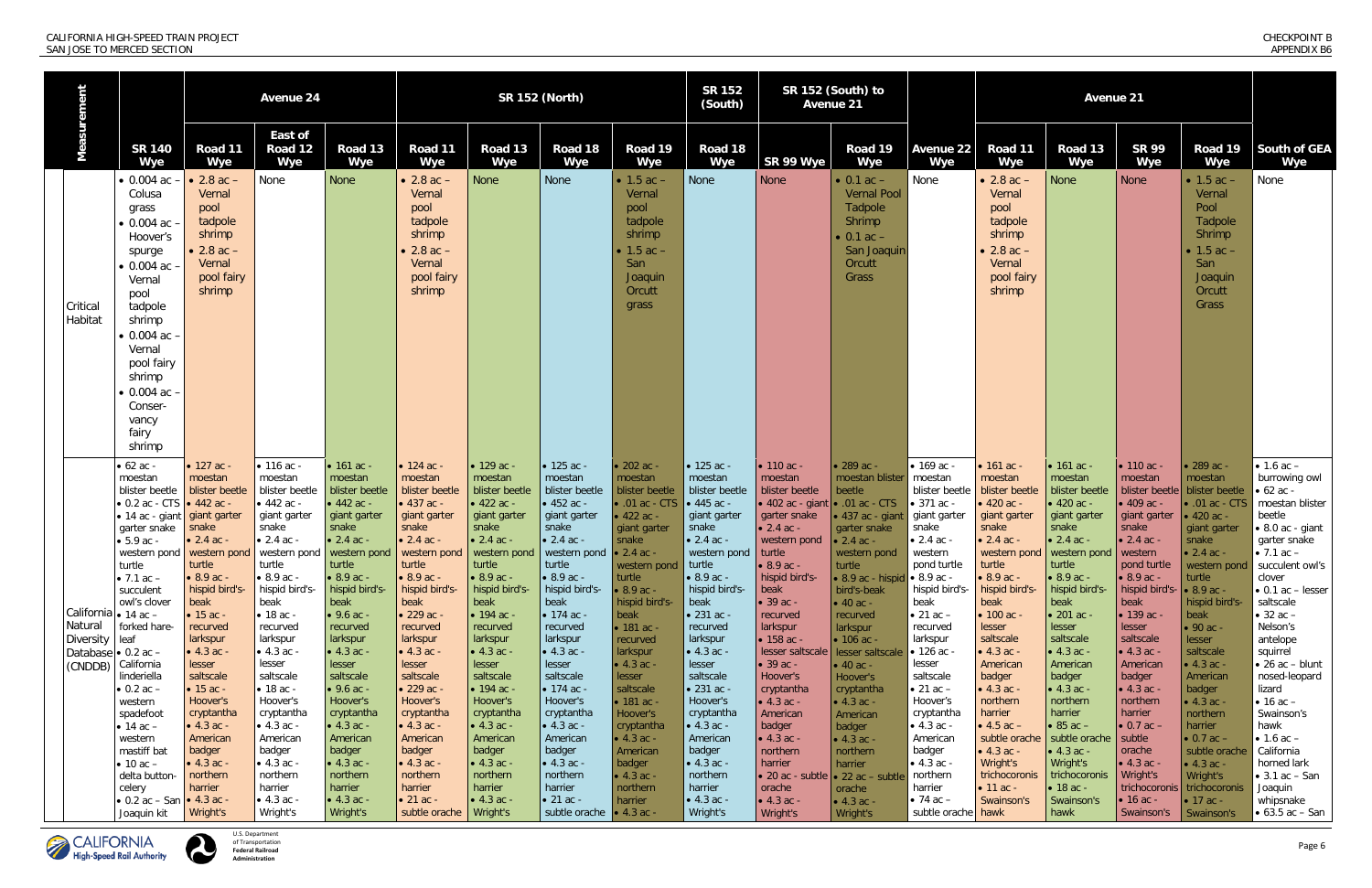|                                                                                                                       |                                                                                                                                                                                                                                                                                                                                                                              | <b>Avenue 24</b>                                                                                                                                                                                                                            |                                                                                                                                                                                                                                    |                                                                                                                                                                                                                                                                        | <b>SR 152 (North)</b>                                                                                                                                                                                                                                                          |                                                                                                                                                                                                                                                         |                                                                                                                                                                                                                                                                      |                                                                                                                                                                                                                                                                             | <b>SR 152</b><br>(South)                                                                                                                                                                                                                              | SR 152 (South) to<br><b>Avenue 21</b>                                                                                                                                                                                                                                             |                                                                                                                                                                                                                                                                                            |                                                                                                                                                                                                                                                                                                                                                 |                                                                                                                                                                  |                                                                                                                                                                                       |                                                                                                                                                                                                                                                  |                                                                                                                                                                                                              |                                                                                                                                                                                                              |
|-----------------------------------------------------------------------------------------------------------------------|------------------------------------------------------------------------------------------------------------------------------------------------------------------------------------------------------------------------------------------------------------------------------------------------------------------------------------------------------------------------------|---------------------------------------------------------------------------------------------------------------------------------------------------------------------------------------------------------------------------------------------|------------------------------------------------------------------------------------------------------------------------------------------------------------------------------------------------------------------------------------|------------------------------------------------------------------------------------------------------------------------------------------------------------------------------------------------------------------------------------------------------------------------|--------------------------------------------------------------------------------------------------------------------------------------------------------------------------------------------------------------------------------------------------------------------------------|---------------------------------------------------------------------------------------------------------------------------------------------------------------------------------------------------------------------------------------------------------|----------------------------------------------------------------------------------------------------------------------------------------------------------------------------------------------------------------------------------------------------------------------|-----------------------------------------------------------------------------------------------------------------------------------------------------------------------------------------------------------------------------------------------------------------------------|-------------------------------------------------------------------------------------------------------------------------------------------------------------------------------------------------------------------------------------------------------|-----------------------------------------------------------------------------------------------------------------------------------------------------------------------------------------------------------------------------------------------------------------------------------|--------------------------------------------------------------------------------------------------------------------------------------------------------------------------------------------------------------------------------------------------------------------------------------------|-------------------------------------------------------------------------------------------------------------------------------------------------------------------------------------------------------------------------------------------------------------------------------------------------------------------------------------------------|------------------------------------------------------------------------------------------------------------------------------------------------------------------|---------------------------------------------------------------------------------------------------------------------------------------------------------------------------------------|--------------------------------------------------------------------------------------------------------------------------------------------------------------------------------------------------------------------------------------------------|--------------------------------------------------------------------------------------------------------------------------------------------------------------------------------------------------------------|--------------------------------------------------------------------------------------------------------------------------------------------------------------------------------------------------------------|
| Measurement                                                                                                           | <b>SR 140</b><br>Wye                                                                                                                                                                                                                                                                                                                                                         | Road 11<br>Wye                                                                                                                                                                                                                              | <b>East of</b><br>Road 12<br>Wye                                                                                                                                                                                                   | Road 13<br>Wye                                                                                                                                                                                                                                                         | Road 11<br>Wye                                                                                                                                                                                                                                                                 | Road 13<br>Wye                                                                                                                                                                                                                                          | Road 18<br>Wye                                                                                                                                                                                                                                                       | Road 19<br>Wye                                                                                                                                                                                                                                                              | Road 18<br>Wye                                                                                                                                                                                                                                        | SR 99 Wye                                                                                                                                                                                                                                                                         | Road 19<br>Wye                                                                                                                                                                                                                                                                             | Avenue 22<br>Wye                                                                                                                                                                                                                                                                                                                                | Road 11<br>Wye                                                                                                                                                   | Road 13<br>Wye                                                                                                                                                                        | <b>SR 99</b><br>Wye                                                                                                                                                                                                                              | Road 19<br>Wye                                                                                                                                                                                               | <b>South of GEA</b><br>Wye                                                                                                                                                                                   |
|                                                                                                                       | fox<br>• 1.7 $ac -$<br>Yuma myotis<br>$\bullet$ 0.2 ac -<br>vernal pool<br>tadpole<br>shrimp<br>$• 3.7 ac -$<br>Cismontane<br>Alkali Marsh<br>• 13 $ac -$<br>Swainson's<br>hawk<br>$\bullet$ 14 ac $-$<br>round-leaved<br>filaree<br>$\bullet$ 18 ac -<br>Sanford's<br>arrowhead<br>$• 553 ac -$<br>longhorn fairy<br>shrimp<br>$\bullet$ 48 ac -<br>tricolored<br>blackbird | trichocoronis<br>$• 12 ac -$<br>Swainson's<br>hawk<br>$\bullet$ 40 ac -<br>Cismontane<br><b>Alkali Marsh</b><br>$\bullet$ 35 ac -<br>heartscale<br>$• 4.3 ac -$<br>Sanford's<br>arrowhead<br>$\bullet$ 285 ac -<br>longhorn fairy<br>shrimp | trichocoronis<br>$\bullet$ 16 ac -<br>Swainson's<br>hawk<br>$\bullet$ 40 ac -<br>Cismontane<br>Alkali Marsh<br>$\bullet$ 35 ac -<br>heartscale<br>$• 4.3 ac -$<br>Sanford's<br>arrowhead<br>• 285 ac -<br>longhorn fairy<br>shrimp | trichocoronis<br>$\bullet$ 17 ac -<br>Swainson's<br>hawk<br>$\bullet$ 0.6 ac -<br>Yuma myotis<br>$\cdot$ 40 ac -<br>Cismontane<br>Alkali Marsh<br>$• 35 ac -$<br>heartscale<br>$-4.3$ ac -<br>Sanford's<br>arrowhead<br>$\bullet$ 285 ac -<br>longhorn fairy<br>shrimp | $• 4.3 ac -$<br>Wright's<br>trichocoronis<br>$\bullet$ 7.6 ac -<br>Swainson's<br>hawk<br>$\bullet$ 40 ac -<br>Cismontane<br><b>Alkali Marsh</b><br>$• 35 ac -$<br>heartscale<br>$\bullet$ 4.3 ac -<br>Sanford's<br>arrowhead<br>$\bullet$ 285 ac -<br>longhorn fairy<br>shrimp | trichocoronis<br>$\bullet$ 17 ac -<br>Swainson's<br>hawk<br>$\bullet$ 40 ac -<br>Cismontane<br><b>Alkali Marsh</b><br>$\bullet$ 35 ac -<br>heartscale<br>$\bullet$ 4.3 ac -<br>Sanford's<br>arrowhead<br>$\bullet$ 285 ac -<br>longhorn fairy<br>shrimp | $• 4.3 ac -$<br>Wright's<br>trichocoronis<br>$• 17 ac -$<br>Swainson's<br>hawk<br>$\bullet$ 40 ac -<br>Cismontane<br>Alkali Marsh<br>$• 35 ac -$<br>heartscale<br>$-4.3$ ac -<br>Sanford's<br>arrowhead<br>$• 285 ac -$<br>longhorn fairy $\cdot$ 285 ac -<br>shrimp | Wright's<br>trichocoronis<br>$\bullet$ 17 ac -<br>Swainson's<br>hawk<br>$\bullet$ 1.0 ac -<br>Yuma myotis<br>$\bullet$ 40 ac -<br>Cismontane<br>Alkali Marsh<br>$\bullet$ 35 ac -<br>heartscale<br>$\bullet$ 4.3 ac -<br>Sanford's<br>arrowhead<br>longhorn fairy<br>shrimp | trichocoronis<br>• 17 ac -<br>Swainson's<br>hawk<br>• 1.5 $ac -$<br>Yuma myotis<br>$\bullet$ 40 ac -<br>Cismontane<br>Alkali Marsh<br>$• 35 ac -$<br>heartscale<br>$• 4.3 ac -$<br>Sanford's<br>arrowhead<br>• 261 $ac -$<br>longhorn fairy<br>shrimp | trichocoronis<br>$\bullet$ 17 ac -<br>Swainson's<br>hawk<br>$• 4.7 ac -$<br>Yuma myotis<br>$\bullet$ 40 ac -<br>Cismontane<br><b>Alkali Marsh</b><br>$\bullet$ 167 ac -<br>heartscale<br>$\bullet$ 4.3 ac -<br>Sanford's<br>arrowhead<br>• 261 $ac -$<br>longhorn fairy<br>shrimp | trichocoronis<br>$\bullet$ 17 ac -<br>Swainson's<br>hawk<br>$\bullet$ 1.0 - Yuma<br>myotis<br>$\bullet$ 40 ac -<br>Cismontane<br><b>Alkali Marsh</b><br>$\bullet$ 137 ac -<br>heartscale<br>$\bullet$ 4.3 ac -<br>Sanford's<br>arrowhead<br>$\bullet$ 285 ac -<br>longhorn fairy<br>shrimp | $• 4.3 ac -$<br>Wright's<br>trichocoronis<br>$• 16 ac -$<br>Swainson's<br>hawk<br>• 17 $ac -$<br>succulent<br>owl's clover<br>$• 1.7 ac -$<br>Yuma myotis shrimp<br>$\bullet$ 40 ac -<br>Cismontane<br>Alkali Marsh<br>$\bullet$ 157 ac -<br>heartscale<br>$• 4.3 ac -$<br>Sanford's<br>arrowhead<br>$\cdot$ ac $-$<br>longhorn<br>fairy shrimp | $\bullet$ 40 ac -<br>Cismontane<br><b>Alkali Marsh</b><br>$• 131 ac -$<br>heartscale<br>$• 4.3 ac -$<br>Sanford's<br>arrowhead<br>• 285 $ac -$<br>longhorn fairy | $\bullet$ 40 ac -<br>Cismontane<br>Alkali Marsh<br>$\bullet$ 232 ac -<br>heartscale<br>$\bullet$ 4.3 ac -<br>Sanford's<br>arrowhead<br>$\bullet$ 285 ac -<br>longhorn fairy<br>shrimp | hawk<br>$-4.7$ ac -<br>Yuma myotis   Yuma myotis<br>$\bullet$ 40 ac -<br>Cismontane<br><b>Alkali Marsh</b><br>$\bullet$ 147 ac -<br>heartscale<br>$\bullet$ 4.3 ac -<br>Sanford's<br>arrowhead<br>$\bullet$ 261 ac -<br>longhorn<br>fairy shrimp | hawk<br>$\bullet$ 1.0 ac -<br>$\bullet$ 40 ac -<br>Cismontane<br><b>Alkali Marsh</b><br>$\bullet$ 121 ac -<br>heartscale<br>• 4.3 ac -<br>Sanford's<br>arrowhead<br>• 285 $ac -$<br>longhorn fairy<br>shrimp | Joaquin kit fox<br>$\bullet$ 6.0 ac – giant<br>kangaroo rat<br>• 96 ac - prairie<br>falcon<br>$• 1.8 ac -$<br>heartscale<br>$\bullet$ 1.7 ac - Yuma<br>myotis<br>• 125 $ac -$<br>Valley Sacaton<br>Grassland |
| Wildlife<br>Refuges/<br>Conser-<br>vation<br>Areas                                                                    | $\bullet$ 90 ac $-$<br>GEA<br>$\bullet$ 22 ac $-$<br>North<br>Grasslan<br>ds<br>Wildlife<br>Area                                                                                                                                                                                                                                                                             | $\bullet$ 268 ac $-$<br>Grasslan<br><sub>d</sub><br>Ecologic<br>al Area<br>(GEA)                                                                                                                                                            | $\bullet$ 268 ac -<br><b>GEA</b>                                                                                                                                                                                                   | $\bullet$ 268 ac -<br><b>GEA</b>                                                                                                                                                                                                                                       | $• 268 ac -$<br><b>GEA</b>                                                                                                                                                                                                                                                     | $\bullet$ 268 ac -<br><b>GEA</b>                                                                                                                                                                                                                        | • 268 $ac -$<br><b>GEA</b>                                                                                                                                                                                                                                           | $\bullet$ 268 ac -<br><b>GEA</b>                                                                                                                                                                                                                                            | • 243 $ac -$<br><b>GEA</b>                                                                                                                                                                                                                            | • 243 $ac -$<br><b>GEA</b>                                                                                                                                                                                                                                                        | $\bullet$ 244 ac -<br><b>GEA</b>                                                                                                                                                                                                                                                           | $\bullet$ 244 ac -<br>GEA                                                                                                                                                                                                                                                                                                                       | $\bullet$ 268 ac $-$<br><b>GEA</b>                                                                                                                               | $\bullet$ 268 ac $-$<br><b>GEA</b>                                                                                                                                                    | $\bullet$ 243 ac $-$<br><b>GEA</b>                                                                                                                                                                                                               | $268$ ac $-$<br><b>GEA</b>                                                                                                                                                                                   | None                                                                                                                                                                                                         |
| Cultural Resources (potential<br>historical properties, known<br>archaeological sites, archaeological<br>sensitivity) | • 93<br>properties<br>W/<br>buildings<br>over 50<br>years old<br>6 NRHP<br>eligible or<br>listed<br>properties<br>6 known<br>archaeolo<br>gical sites                                                                                                                                                                                                                        | • 100<br>properties<br>W/<br>buildings<br>over 50<br>years old<br>11 NRHP<br>eligible or<br>listed<br>properties<br>No known<br>archaeolog<br>ical sites                                                                                    | • 112<br>properties<br>W/<br>buildings<br>over 50<br>years old<br>• 11 NRHP<br>eligible or<br>listed<br>properties<br>1 known<br>archaeolog<br>ical site                                                                           | • 106<br>properties<br>W/<br>buildings<br>over 50<br>years old<br>$.11$ NRHP<br>eligible or<br>listed<br>properties<br>2 known<br>archaeolog<br>ical sites                                                                                                             | • 159<br>properties<br>W/<br>buildings<br>over 50<br>years old<br>11 NRHP<br>eligible or<br>listed<br>properties<br>No known<br>archaeolog<br>ical sites                                                                                                                       | • 153<br>properties<br>W/<br>buildings<br>over 50<br>years old<br>11 NRHP<br>eligible or<br>listed<br>properties<br>No known<br>archaeolog<br>ical sites                                                                                                | • 168<br>properties<br>W/<br>buildings<br>over 50<br>years old<br>• 11 NRHP<br>eligible or<br>listed<br>properties<br>No known<br>archaeolog<br>ical sites                                                                                                           | $\cdot$ 151<br>properties<br>W/<br>buildings<br>over 50<br>years old<br>11 NRHP<br>eligible or<br>listed<br>properties<br>No known<br>archaeolog<br>ical sites                                                                                                              | • 148<br>properties<br>W/<br>buildings<br>over 50<br>years old<br>$.11$ NRHP<br>eligible or<br>listed<br>properties<br>No known<br>archaeolog<br>ical sites                                                                                           | • 129<br>properties<br>W/<br>buildings<br>over 50<br>years old<br>11 NRHP<br>eligible or<br>listed<br>properties<br>1 known<br>archaeologi<br>cal site                                                                                                                            | • 126<br>properties<br>W/<br>buildings<br>over 50<br>years old<br>• 11 NRHP<br>eligible or<br>listed<br>properties<br>• No known<br>archaeologi<br>cal sites                                                                                                                               | •122<br>properties<br>W/<br>buildings<br>over 50<br>years old<br>12 NRHP<br>eligible or<br>listed<br>properties<br>3 known<br>archaeolo<br>gical sites                                                                                                                                                                                          | 125<br>properties<br>W/<br>buildings<br>over 50<br>years old<br>11 NRHP<br>eligible or<br>listed<br>properties<br>No known<br>archaeolog<br>ical sites           | • 141<br>properties<br>W/<br>buildings<br>over 50<br>years old<br>11 NRHP<br>eligible or<br>listed<br>properties<br>No known<br>archaeolog<br>ical sites                              | • 127<br>propertie<br>S W/<br>buildings<br>over 50<br>years old<br>11 NRHP<br>eligible or<br>listed<br>propertie<br>S.<br>1 known<br>archaeolo<br>gical site                                                                                     | • 122<br>properties<br>W/<br>buildings<br>over 50<br>years old<br>11 NRHP<br>eligible or<br>listed<br>properties<br>No known<br>archaeolog<br>ical sites                                                     | • 98<br>properties<br>w/ buildings<br>over 50<br>years old<br>6 NRHP<br>eligible or<br>listed<br>property<br>· 5 known<br>archaeologic<br>al sites                                                           |

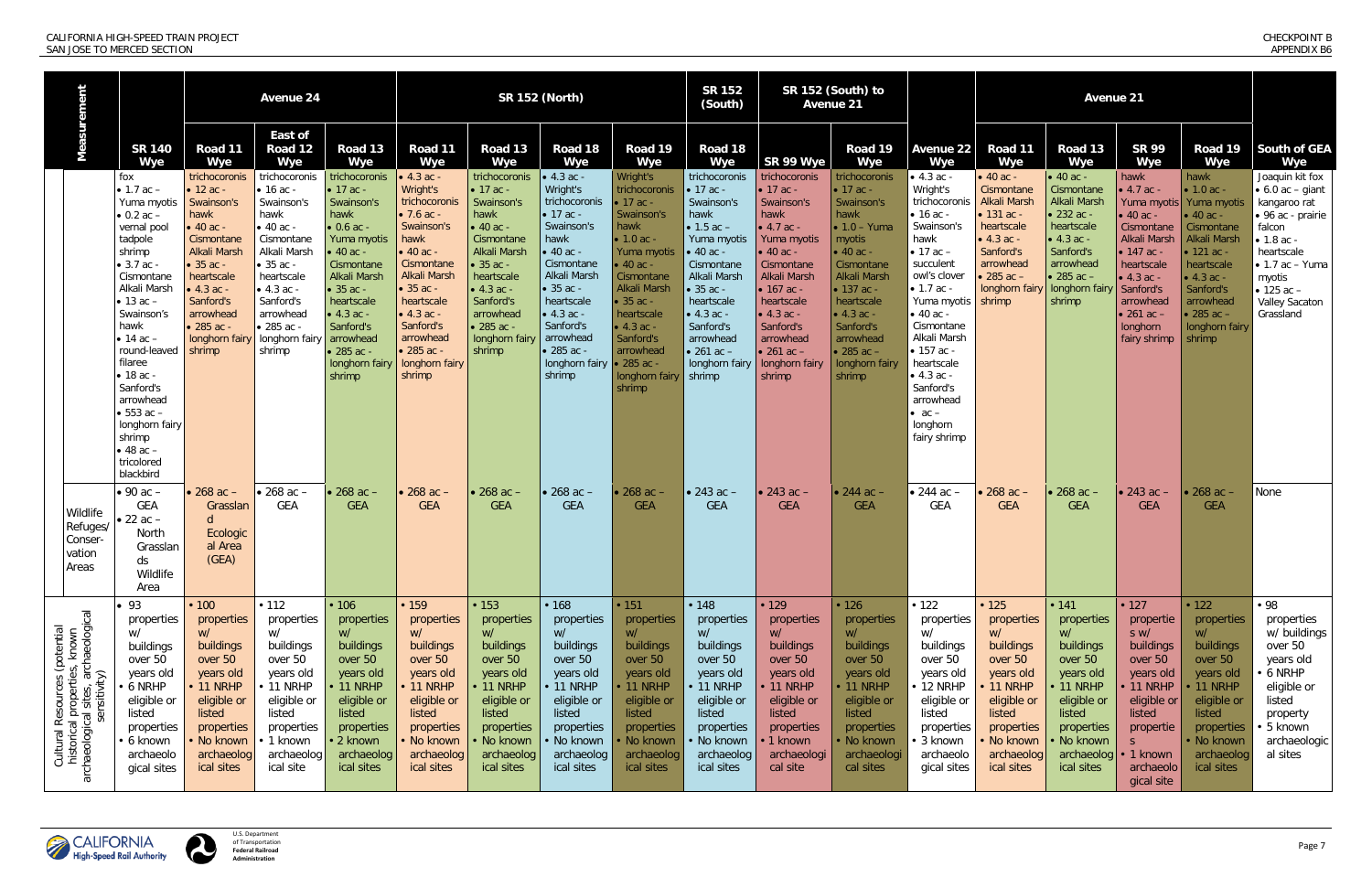<span id="page-15-0"></span>

|                                                                        |                                                                                                                                                                                          | <b>Avenue 24</b>                                                                                                                                                                                                 |                                                                                                                                                                          |                                                                                                                                                                                                                                                                                                                                           | <b>SR 152 (North)</b>                                                                                                                                                                       |                                                                                                                                                                                         |                                                                                                                                                                                                       |                                                                                                                                                                                                  | <b>SR 152</b><br>(South)                                                                                                                                                                          | SR 152 (South) to<br><b>Avenue 21</b>                                                                                                                                                     |                                                                                                                                                                                           |                                                                                                                                                                                                                    |                                                                                                                                                                                                    |                                                                                                                                                                                              |                                                                                                                                                                                      |                                                                                                                                                                                                |                                                                                                                                                                                           |
|------------------------------------------------------------------------|------------------------------------------------------------------------------------------------------------------------------------------------------------------------------------------|------------------------------------------------------------------------------------------------------------------------------------------------------------------------------------------------------------------|--------------------------------------------------------------------------------------------------------------------------------------------------------------------------|-------------------------------------------------------------------------------------------------------------------------------------------------------------------------------------------------------------------------------------------------------------------------------------------------------------------------------------------|---------------------------------------------------------------------------------------------------------------------------------------------------------------------------------------------|-----------------------------------------------------------------------------------------------------------------------------------------------------------------------------------------|-------------------------------------------------------------------------------------------------------------------------------------------------------------------------------------------------------|--------------------------------------------------------------------------------------------------------------------------------------------------------------------------------------------------|---------------------------------------------------------------------------------------------------------------------------------------------------------------------------------------------------|-------------------------------------------------------------------------------------------------------------------------------------------------------------------------------------------|-------------------------------------------------------------------------------------------------------------------------------------------------------------------------------------------|--------------------------------------------------------------------------------------------------------------------------------------------------------------------------------------------------------------------|----------------------------------------------------------------------------------------------------------------------------------------------------------------------------------------------------|----------------------------------------------------------------------------------------------------------------------------------------------------------------------------------------------|--------------------------------------------------------------------------------------------------------------------------------------------------------------------------------------|------------------------------------------------------------------------------------------------------------------------------------------------------------------------------------------------|-------------------------------------------------------------------------------------------------------------------------------------------------------------------------------------------|
| Measurement                                                            | <b>SR 140</b><br>Wye                                                                                                                                                                     | Road 11<br>Wye                                                                                                                                                                                                   | <b>East of</b><br>Road 12<br>Wye                                                                                                                                         | Road 13<br>Wye                                                                                                                                                                                                                                                                                                                            | Road 11<br>Wye                                                                                                                                                                              | Road 13<br><b>Wye</b>                                                                                                                                                                   | Road 18<br>Wye                                                                                                                                                                                        | Road 19<br>Wye                                                                                                                                                                                   | Road 18<br>Wye                                                                                                                                                                                    | SR 99 Wye                                                                                                                                                                                 | Road 19<br>Wye                                                                                                                                                                            | Avenue 22<br>Wye                                                                                                                                                                                                   | Road 11<br>Wye                                                                                                                                                                                     | Road 13<br>Wye                                                                                                                                                                               | <b>SR 99</b><br>Wye                                                                                                                                                                  | Road 19<br>Wye                                                                                                                                                                                 | <b>South of GEA</b><br>Wye                                                                                                                                                                |
| Parklands                                                              | None                                                                                                                                                                                     | <b>None</b>                                                                                                                                                                                                      | None                                                                                                                                                                     | <b>None</b>                                                                                                                                                                                                                                                                                                                               | <b>None</b>                                                                                                                                                                                 | <b>None</b>                                                                                                                                                                             | None                                                                                                                                                                                                  | $0.5$ ac $-$<br>Berenda<br>Reservoir                                                                                                                                                             | <b>None</b>                                                                                                                                                                                       | <b>None</b>                                                                                                                                                                               | $0.5$ ac $-$<br>Berenda<br>Reservoir                                                                                                                                                      | None                                                                                                                                                                                                               | <b>None</b>                                                                                                                                                                                        | <b>None</b>                                                                                                                                                                                  | <b>None</b>                                                                                                                                                                          | $0.5$ ac $-$<br>Berenda<br>Reservoir                                                                                                                                                           | $0.2$ ac $-$ Dos<br>Amigos                                                                                                                                                                |
| Agricultural<br>Land<br>$(\text{acres})^2$                             | $• 139 ac -$<br>Farmland<br>of Local<br>Importance<br>$• 607 ac -$<br>Prime<br>Farmland<br>$• 536 ac -$<br>Unique<br>Farmland<br>$.466$ ac $-$<br>Farmland of<br>Statewide<br>Importance | • 197 $ac -$<br>Farmland of<br>Local<br>Importance<br>$\bullet$ 934 ac -<br>Prime<br>Farmland<br>$\bullet$ 791 ac -<br>Unique<br>Farmland<br>$\bullet$ 680 ac -<br><b>Farmland of</b><br>Statewide<br>Importance | $• 189 ac -$<br>Local<br>Importance<br>$• 971 ac -$<br>Prime<br>Farmland<br>• 771 $ac -$<br>Unique<br>Farmland<br>$• 682 ac -$<br>Farmland of<br>Statewide<br>Importance | • 225 $ac -$<br>Farmland of Farmland of<br>Local<br>Importance<br>• 1,032 ac $-$<br>Prime<br>Farmland<br>• 746 $ac -$<br>Unique<br>Farmland<br>$\bullet$ 677 ac -<br>Farmland of<br>Statewide<br>Importance                                                                                                                               | $• 186 ac -$<br>Farmland of<br>Local<br>Importance<br>• $1,133$ ac $-$<br>Prime<br>Farmland<br>• 736 $ac -$<br>Unique<br>Farmland<br>• 778 $ac -$<br>Farmland of<br>Statewide<br>Importance | • 182 $ac -$<br>Farmland of<br>Local<br>Importance<br>• 908 $ac -$<br>Prime<br>Farmland<br>• 737 $ac -$<br>Unique<br>Farmland<br>$• 687$ ac -<br>Farmland of<br>Statewide<br>Importance | $\bullet$ 211 ac –<br>Farmland of<br>Local<br>Importance<br>• 1,147 $ac -$<br>Prime<br>Farmland<br>$\bullet$ 899 ac -<br>Unique<br>Farmland<br>$• 577$ ac -<br>Farmland of<br>Statewide<br>Importance | • 194 $ac -$<br><b>Farmland of</b><br>Local<br>Importance<br>1,023 ac $-$<br>Prime<br>Farmland<br>$• 1,017$ ac -<br>Unique<br>Farmland<br>$• 609 ac -$<br>Farmland of<br>Statewide<br>Importance | $\bullet$ 200 ac $-$<br>Farmland of<br>Local<br>Importance<br>1,244 ac $-$<br>Prime<br>Farmland<br>• 1,014 $ac -$<br>Unique<br>Farmland<br>• 773 $ac -$<br>Farmland of<br>Statewide<br>Importance | • 187 $ac -$<br>Farmland of<br>Local<br>Importance<br>• 1,024 $ac -$<br>Prime<br>Farmland<br>• 746 $ac -$<br>Unique<br>Farmland<br>$• 689 ac -$<br>Farmland of<br>Statewide<br>Importance | $• 233 ac -$<br>Farmland of<br>Local<br>Importance<br>• 1,155 $ac -$<br>Prime<br>Farmland<br>$• 960$ ac -<br>Unique<br>Farmland<br>$• 672 ac -$<br>Farmland of<br>Statewide<br>Importance | $\bullet$ 200 ac $-$<br>Farmland<br>of Local<br>Importanc<br>e<br>$• 967 ac -$<br>Prime<br>Farmland<br>$\bullet$ 912 ac $-$<br>Unique<br>Farmland<br>$• 588 ac -$<br>Farmland<br>οf<br>Statewide<br>Importanc<br>e | $• 256 ac -$<br>Farmland<br>of Local<br>Importance<br>• 1,074 $ac -$<br>Prime<br>Farmland<br>$\bullet$ 876 ac -<br>Unique<br>Farmland<br>• 748 $ac -$<br>Farmland<br>0f<br>Statewide<br>Importance | $• 257 ac -$<br>Farmland<br>of Local<br>Importance<br>• 1,058 $ac -$<br>Prime<br>Farmland<br>• 748 $ac -$<br>Unique<br>Farmland<br>• 760 $ac -$<br>Farmland<br>0f<br>Statewide<br>Importance | 187 $ac -$<br>Farmland<br>of Local<br>Importance<br>$961$ ac $-$<br>Prime<br>Farmland<br>830 ac -<br>Unique<br>Farmland<br>$539$ ac $-$<br>Farmland<br>0f<br>Statewide<br>Importance | $\bullet$ 232 ac $-$<br>Farmland of<br>Local<br>Importance<br>• 1,092 ac –<br>Prime<br>Farmland<br>• 1,085 ac –<br>Unique<br>Farmland<br>• 517 $ac -$<br>Farmland o<br>Statewide<br>Importance | • 241 $ac -$<br>Farmland of<br>Local<br>Importance<br>$-790$ ac $-$<br>Prime<br>Farmland<br>$672$ ac $-$<br>Unique<br>Farmland<br>$-967$ ac $-$<br>Farmland of<br>Statewide<br>Importance |
| Williamson<br>Act<br>Farmland<br>(acres)                               | 760                                                                                                                                                                                      | 1,148                                                                                                                                                                                                            | 1,070                                                                                                                                                                    | 1,073                                                                                                                                                                                                                                                                                                                                     | 1,191                                                                                                                                                                                       | 1,024                                                                                                                                                                                   | 1,123                                                                                                                                                                                                 | 1,353                                                                                                                                                                                            | 1,286                                                                                                                                                                                             | 1,147                                                                                                                                                                                     | 1,492                                                                                                                                                                                     | 1,217                                                                                                                                                                                                              | 1,303                                                                                                                                                                                              | 1,192                                                                                                                                                                                        | 1,030                                                                                                                                                                                | 1,399                                                                                                                                                                                          | 1,512                                                                                                                                                                                     |
| <b>Natural Environment</b>                                             |                                                                                                                                                                                          |                                                                                                                                                                                                                  |                                                                                                                                                                          |                                                                                                                                                                                                                                                                                                                                           |                                                                                                                                                                                             |                                                                                                                                                                                         |                                                                                                                                                                                                       |                                                                                                                                                                                                  |                                                                                                                                                                                                   |                                                                                                                                                                                           |                                                                                                                                                                                           |                                                                                                                                                                                                                    |                                                                                                                                                                                                    |                                                                                                                                                                                              |                                                                                                                                                                                      |                                                                                                                                                                                                |                                                                                                                                                                                           |
| Noise/Vibratio<br>n (number of<br>potential<br>sensitive<br>receptors) |                                                                                                                                                                                          | 1,137/236 1,224/208                                                                                                                                                                                              |                                                                                                                                                                          | $1,044/147$ 1,216/174                                                                                                                                                                                                                                                                                                                     | 1,298/276                                                                                                                                                                                   | 1,321/269                                                                                                                                                                               | 888/207                                                                                                                                                                                               | 1,332/273                                                                                                                                                                                        | 1,034/100                                                                                                                                                                                         | 1,094/110                                                                                                                                                                                 | 978/245                                                                                                                                                                                   |                                                                                                                                                                                                                    |                                                                                                                                                                                                    |                                                                                                                                                                                              |                                                                                                                                                                                      | $1,184/115$   1,356/244                                                                                                                                                                        | 1,051/153                                                                                                                                                                                 |
| Visual/Scenic<br>Resources                                             | 0 mi of<br>aerial<br>structure in structure in<br>urban<br>setting                                                                                                                       | 0 mi of<br>aerial<br>urban<br>setting                                                                                                                                                                            |                                                                                                                                                                          | 0 mi of aerial 0 mi of aerial 0 mi of aerial 0 mi of aerial 0 mi of aerial 0 mi of aerial 0 mi of aerial 2.0 mi of<br>structure in structure in structure in structure in structure in structure in structure in aerial<br>urban setting urban setting urban setting urban setting urban setting urban setting urban setting structure in |                                                                                                                                                                                             |                                                                                                                                                                                         |                                                                                                                                                                                                       |                                                                                                                                                                                                  |                                                                                                                                                                                                   | urban setting                                                                                                                                                                             | 0 mi of aerial $\vert$ 0 mi of aerial $\vert$ 0 mi of aerial $\vert$ 0 mi of aerial $\vert$ 2.0 mi of<br>structure in<br>urban setting                                                    | <b>urban</b><br>setting                                                                                                                                                                                            | urban<br>setting                                                                                                                                                                                   | structure in structure in structure in aerial                                                                                                                                                | urban<br>setting                                                                                                                                                                     | structure in structure in                                                                                                                                                                      | 0 mi of aerial 0 mi of aerial<br>urban setting structure in urban setting urban setting                                                                                                   |

 $^2$  The SR 152 (North) to Road 18 Wye, SR 152 (North) to Road 19 Wye, SR 152 (South) to Road 18 Wye, Avenue 21 to Road 19 Wye, SR 152 (South) to Avenue 21 to SR 99 Wye, and SR 152 (South) to Avenue 21 to Road 19 Wye alig farmland inaccessible and economically unusable because of the way in which farmland is boxed in between alternatives, and thus would result in a direct loss of that agricultural land. This area has been included in the to conversion of Williamson Act farmland. Please refer to Attachment 4 for further discussion of the study area methodology used for this impacts analysis.



 $\overline{\phantom{a}}$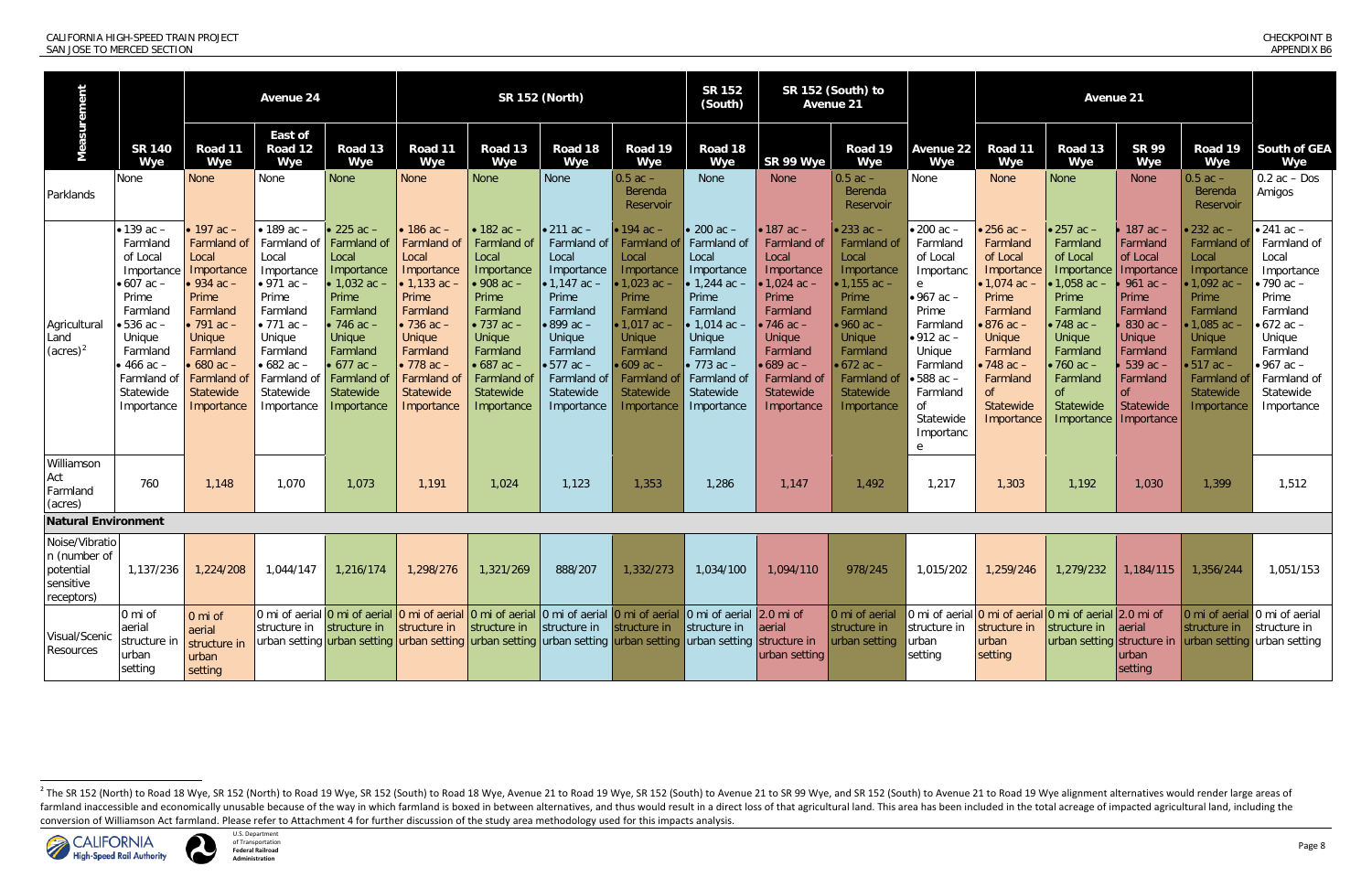<span id="page-16-0"></span>

|                                                                                                          |                                                                                                                                                    |                                                                                            | <b>Avenue 24</b>                                                                                                    |                                                                                                                            |                                                                                                                                   | <b>SR 152 (North)</b>                                                                                                                    |                                                                                                                     |                                                                                                                            |                                                                                                                     | SR 152 (South) to<br><b>Avenue 21</b>                                                                                      |                                                                                                                                         |                                                                                         | <b>Avenue 21</b>                                                                                                       |                                                                                                                    |                                                                                                                                                                                 |                                                                                                   |                                                                                                       |
|----------------------------------------------------------------------------------------------------------|----------------------------------------------------------------------------------------------------------------------------------------------------|--------------------------------------------------------------------------------------------|---------------------------------------------------------------------------------------------------------------------|----------------------------------------------------------------------------------------------------------------------------|-----------------------------------------------------------------------------------------------------------------------------------|------------------------------------------------------------------------------------------------------------------------------------------|---------------------------------------------------------------------------------------------------------------------|----------------------------------------------------------------------------------------------------------------------------|---------------------------------------------------------------------------------------------------------------------|----------------------------------------------------------------------------------------------------------------------------|-----------------------------------------------------------------------------------------------------------------------------------------|-----------------------------------------------------------------------------------------|------------------------------------------------------------------------------------------------------------------------|--------------------------------------------------------------------------------------------------------------------|---------------------------------------------------------------------------------------------------------------------------------------------------------------------------------|---------------------------------------------------------------------------------------------------|-------------------------------------------------------------------------------------------------------|
| Measurement                                                                                              | <b>SR 140</b><br>Wye                                                                                                                               | Road 11<br><b>Wye</b>                                                                      | <b>East of</b><br>Road 12<br>Wye                                                                                    | Road 13<br>Wye                                                                                                             | Road 11<br>Wye                                                                                                                    | Road 13<br>Wye                                                                                                                           | Road 18<br>Wye                                                                                                      | Road 19<br>Wye                                                                                                             | Road 18<br>Wye                                                                                                      | SR 99 Wye                                                                                                                  | Road 19<br>Wye                                                                                                                          | <b>Avenue 22</b><br>Wye                                                                 | Road 11<br>Wye                                                                                                         | Road 13<br>Wye                                                                                                     | <b>SR 99</b><br>Wye                                                                                                                                                             | Road 19<br>Wye                                                                                    | <b>South of GEA</b><br>Wye                                                                            |
| Geotechnical<br>Constraints<br>(known fault<br>crossings,<br>seismic<br>zones,<br>liquefaction<br>zones) | No.<br>crossings of of seismic<br>seismic<br>faults or<br>fault<br>rupture<br>hazard<br>zones; No<br>liquefaction<br>zones                         | No crossings<br>faults or fault<br>rupture<br>hazard<br>zones; No<br>liquefaction<br>zones | No crossings<br>of seismic<br>faults or<br>fault rupture<br>hazard<br>zones; No<br>liquefaction<br>zones            | No crossings<br>of seismic<br>faults or fault<br>rupture<br>hazard<br>zones; No<br>liquefaction<br>zones                   | No crossings<br>of seismic<br>faults or fault<br>rupture<br>hazard<br>zones; No<br>liquefaction<br>zones                          | No crossings<br>of seismic<br>faults or fault faults or fault faults or fault<br>rupture<br>hazard<br>zones; No<br>liquefaction<br>zones | No crossings<br>of seismic<br>rupture<br>hazard<br>zones; No<br>liquefaction<br>zones                               | No crossings<br>of seismic<br>rupture<br>hazard<br>zones; No<br>liquefaction<br><b>zones</b>                               | No crossings<br>of seismic<br>faults or fault<br>rupture<br>hazard<br>zones; No<br>liquefaction<br>zones            | No crossings<br>of seismic<br>rupture<br>hazard<br>zones; No<br>liquefaction<br>zones                                      | No crossings<br>of seismic<br>faults or fault faults or fault<br><b>rupture</b><br>hazard zones;<br>No.<br>liquefaction<br><b>zones</b> | No crossings<br>of seismic<br>faults or<br>hazard<br>zones; No<br>liquefaction<br>zones | No crossings<br>of seismic<br>faults or<br>fault rupture fault rupture<br>hazard<br>zones; No<br>liquefaction<br>zones | No crossings No<br>of seismic<br>faults or<br>fault rupture<br>hazard<br>zones; No<br>liquefaction<br><b>zones</b> | crossings of of seismic<br>seismic<br>faults or<br>fault<br>rupture<br>hazard<br>zones; No<br>liquefaction<br><b>zones</b>                                                      | No crossings<br>faults or fault<br>rupture<br>hazard<br>zones; No<br>liquefaction<br><b>Zones</b> | No crossings<br>of seismic<br>faults or fault<br>rupture hazard<br>zones; No<br>liquefaction<br>zones |
| <b>Land Use</b>                                                                                          |                                                                                                                                                    |                                                                                            |                                                                                                                     |                                                                                                                            |                                                                                                                                   |                                                                                                                                          |                                                                                                                     |                                                                                                                            |                                                                                                                     |                                                                                                                            |                                                                                                                                         |                                                                                         |                                                                                                                        |                                                                                                                    |                                                                                                                                                                                 |                                                                                                   |                                                                                                       |
| Consistency<br>with Local<br>Plans/<br><b>General Plans</b>                                              | Consistent<br>with current with current<br>plans.<br>Crosses<br>through<br>City of<br>Chowchilla's Chowchilla's<br>Site<br>Annexation<br>Plan area | Consistent<br>plans.<br>Crosses<br>through City<br><b>Site</b><br>Annexation<br>Plan area  | Consistent<br>with current<br>plans.<br>Crosses<br>through City<br>Chowchilla's<br>Site<br>Annexation<br>Plan area. | Consistent<br>with current<br>plans.<br>Crosses<br>through City<br>Chowchilla's<br><b>Site</b><br>Annexation<br>Plan area. | Consistent<br>with current<br>plans.<br><b>Crosses</b><br>through City<br>Chowchilla's<br><b>Site</b><br>Annexation<br>Plan area. | Consistent<br>with current<br>plans.<br><b>Crosses</b><br>through City<br>Chowchilla's<br>Site<br>Annexation<br>Plan area.               | Consistent<br>with current<br>plans.<br>Crosses<br>through City<br>Chowchilla's<br>Site<br>Annexation<br>Plan area. | Consistent<br>with current<br>plans.<br><b>Crosses</b><br>through City<br>Chowchilla's<br>Site<br>Annexation<br>Plan area. | Consistent<br>with current<br>plans.<br>Crosses<br>through City<br>Chowchilla's<br>Site<br>Annexation<br>Plan area. | Consistent<br>with current<br>plans.<br><b>Crosses</b><br>through City<br>Chowchilla's<br>Site<br>Annexation<br>Plan area. | Consistent<br>with current<br>plans.                                                                                                    | Consistent<br>with current<br>plans.                                                    | Consistent<br>with current<br>plans.                                                                                   | Consistent<br>with current<br>plans.                                                                               | City of<br>Chowchilla<br>opposes SR plans.<br>alignments<br>within City<br>limits.<br><b>Crosses</b><br>through City<br>Chowchilla's<br><b>Site</b><br>Annexation<br>Plan area. | Consistent<br>with current                                                                        | Consistent<br>with current<br>plans.                                                                  |
| <b>School Districts</b>                                                                                  |                                                                                                                                                    |                                                                                            |                                                                                                                     |                                                                                                                            |                                                                                                                                   |                                                                                                                                          |                                                                                                                     |                                                                                                                            |                                                                                                                     |                                                                                                                            |                                                                                                                                         |                                                                                         |                                                                                                                        |                                                                                                                    |                                                                                                                                                                                 |                                                                                                   |                                                                                                       |
| Schools<br>within 1500<br>feet of<br>Alignment                                                           | $\overline{2}$                                                                                                                                     | $\overline{0}$                                                                             | $\overline{0}$                                                                                                      | $\overline{0}$                                                                                                             |                                                                                                                                   |                                                                                                                                          |                                                                                                                     |                                                                                                                            |                                                                                                                     |                                                                                                                            | $\overline{0}$                                                                                                                          | $\overline{2}$                                                                          |                                                                                                                        | $\overline{2}$                                                                                                     | $\overline{2}$                                                                                                                                                                  |                                                                                                   | $\mathbf 0$                                                                                           |
| <b>Traffic</b>                                                                                           |                                                                                                                                                    |                                                                                            |                                                                                                                     |                                                                                                                            |                                                                                                                                   |                                                                                                                                          |                                                                                                                     |                                                                                                                            |                                                                                                                     |                                                                                                                            |                                                                                                                                         |                                                                                         |                                                                                                                        |                                                                                                                    |                                                                                                                                                                                 |                                                                                                   |                                                                                                       |
| Local Traffic<br>Effects<br>around<br>Stations<br>(increased<br>congestion)                              | N/A                                                                                                                                                | N/A                                                                                        | N/A                                                                                                                 | N/A                                                                                                                        | N/A                                                                                                                               | N/A                                                                                                                                      | N/A                                                                                                                 | N/A                                                                                                                        | N/A                                                                                                                 | N/A                                                                                                                        | N/A                                                                                                                                     | N/A                                                                                     | N/A                                                                                                                    | N/A                                                                                                                | N/A                                                                                                                                                                             | N/A                                                                                               | N/A                                                                                                   |
| Road<br>$\sqrt{\frac{1}{10}}$ Closures <sup>3</sup>                                                      | 21                                                                                                                                                 | 21                                                                                         | 31                                                                                                                  | 40                                                                                                                         | 32                                                                                                                                | 32                                                                                                                                       | 33                                                                                                                  | 32                                                                                                                         | 33                                                                                                                  | 31                                                                                                                         | 32                                                                                                                                      | 25                                                                                      | 41                                                                                                                     | 40                                                                                                                 | 41                                                                                                                                                                              | 42                                                                                                | 29                                                                                                    |

<sup>3</sup> SR152 wye alternatives will include elimination of cross median turns i.e. installation of median barrier.



 $\overline{\phantom{a}}$